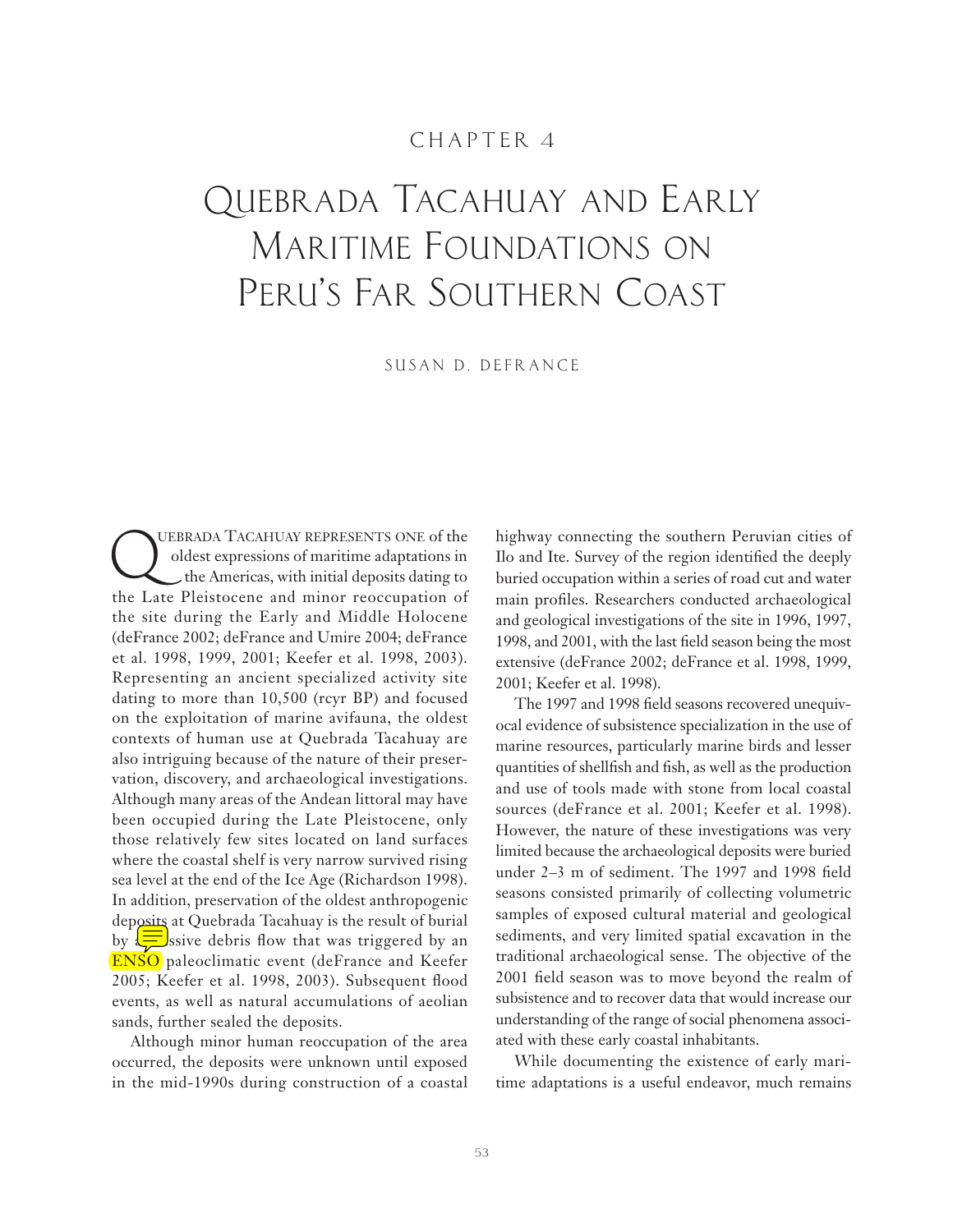unknown about the cultural dynamics of these early populations. For example, did activities other than food processing and preparation occur at the site? Did the site hold evidence of structures or other cultural refuse that would elucidate the nature of coastal settlement and littoral adaptation? To address these questions, the 2001 field season activities focused on excavating large blocks to expose areas that might contain features (e.g., post molds from structures, human burials, nonfood-processing contexts) and possibly new types of cultural material (e.g., nonlithic material or stone tools made of material from distant sources, additional bone tools other than the single worked mammal rib found in 1998) that would help characterize the range of site activities and behaviors.

Whereas previous investigations had primarily studied the stratigraphic units in profile view only, the 2001 methodology resulted in excellent horizontal exposure of the contacts between cultural and geological units. These large-scale excavations were successful in exposing two discrete cultural deposits (Unit 4c3 and Unit 5B) postdating the earliest occupation that were visible only in very limited fashion in the road cuts and water line profiles. The excavation of the Late Pleistocene occupation was also successful in exposing horizontal areas of occupation with dense subsistence and lithic refuse, as well as five discrete hearth features, some of which were buried and overlain with cultural material, indicating reuse of the site rather than a single-use episode. Large spatial excavations also exposed discrete geological strata (e.g., water-laid deposits and volcanic tephra) below the human occupation that were difficult to see in profile only. However, no new feature types or activity areas were identified in the oldest deposits, which supports the view that the site was largely an extractive locale where a limited range of activities took place, with the population residing elsewhere (deFrance et al. 2001, in press). Although no new types of features or activity areas were identified, the ability to excavate features in their entirety rather than from profiles was productive, particularly in regard to the recovery of archaeobotanical remains, especially fuel woods, and in understanding the depositional history of the site, as well as the recovery of additional subsistence remains. In this chapter I discuss the methods and results of the 2001 field season, how Quebrada Tacahuay broadens our understanding of some of the earliest inhabitants of the central Andean littoral, and research questions that can be addressed with the excavation of other early sites.

## SITE SETTING AND Environmental History

Quebrada Tacahuay (17.8° S latitude, 71.1° W longitude) is located approximately 30 km south of Ilo, Peru, on the distal end of a broad alluvial fan (Figure 4.1). Today, the deeply incised quebrada channel that drains the prominent fan is characterized by diverse Quaternary deposits, including course-grained flood and debris flow deposits with lenses of aeolian sands and volcanic tephra (Keefer et al. 2003:43). At the time the site was occupied it was approximately 0.7–0.9 km farther from the shoreline, and the quebrada channel was significantly shallower. Today the site is 0.3–0.4 km inland on a terrace overlooking a semilunate sandy and rocky shoreline that is bracketed by the rocky headlands of Punta Icuy to the north and Punta Picata to the south. With sea level 60–70 m lower when this site was first occupied (Bard et al. 1996) the bay habitat would have been significantly more protected, making it an appealing location for human exploitation.

Today the coastal climate is hyperarid, with rainfall averaging less than 5 mm per year (McCreary and Koretsky 1966, cited in Satterlee 1993). Sediments and deposits indicate that similar hyperarid climatic conditions have prevailed since the end of the Pleistocene (i.e., as manifested by lack of vegetation, little soil development, few organic inclusions, and desiccation cracks in-filled with aeolian sands) (Keefer et al. 2003:69). The nearest rivers to Quebrada Tacahuay are the Ilo, to the north, and the Locumba and the Sama to the south. These rivers have their source on the western slope of the high Andes, where their flow originates in lakes and in precipitation that mostly occurs from December to March. In their lower courses, these rivers traverse the hyperarid coastal desert. Flow diminishes throughout the year after the end of the highland rainy season, and before the completion of a recent irrigation project, the surface channel of the lower Ilo River was dry for most of the year below an altitude of approximately 1200 masl. However, aquifers that also have their source in the Andes provide water to a series of coastal springs that emerge in the foothills of the coastal cordillera at the interior margin of the coastal plain. In the prehistoric past, the main channel of the Ilo would have been seasonally dry, with water available only during the austral spring, when highland rainfall and snowmelt recharged the system. Although the water available in coastal springs was also tied to highland rainfall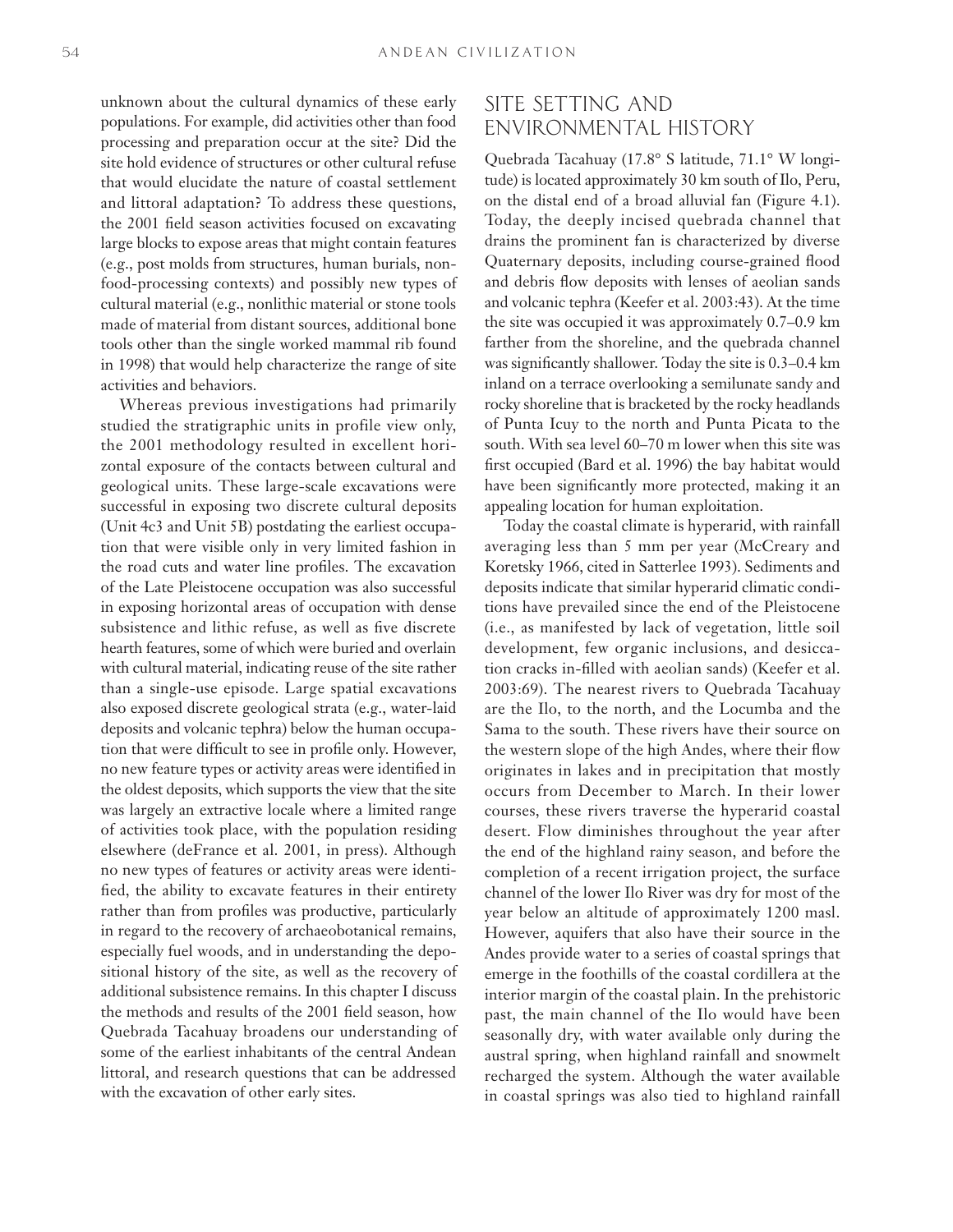

**Figure 4.1.** Site location of Quebrada Tacahuay in southern Peru.

patterns, a study of modern discharge patterns indicates that some springs generate water throughout the year, while others are seasonally dry (Clement and Moseley 1991).

At Quebrada Tacahuay, evidence for a coastal spring includes the presence of the main channel, paleochannels within the sedimentary sequence, and water-lain silts within the geological stratum containing the Late Pleistocene occupation materials (Keefer et al. 1998, 2003). These silts also suggest pluvial runoff, possibly as a result of minor El Niño activity. In the absence of a major tributary and with an inadequate supply of rainfall for human survival, the lack of fresh water might have been a significant limiting factor in human settlement if the spring did not generate water throughout the year (deFrance in press). The presence of potable water probably attracted inhabitants to this area even though it was some distance from the coast at the time of earliest occupation. Unfortunately, we have no data on whether the Tacahuay spring was seasonal or not.

The only circumstance under which significant amounts of precipitation fall on the Andean coastal plain is associated with El Niño events. The typically torrential rainfall produced by El Niño events on this arid landscape generates severe flooding and the transport of huge amounts of sediment across the landscape. On a global scale, the Pleistocene antiquity of El Niño dates to more than 100,000 years ago (Tudhope et al. 2001). A synthesis of El Niño flood event frequency based on geological survey, sediment analyses, and historical and modern records for the Ilo region, including the deposits at Quebrada Tacahuay,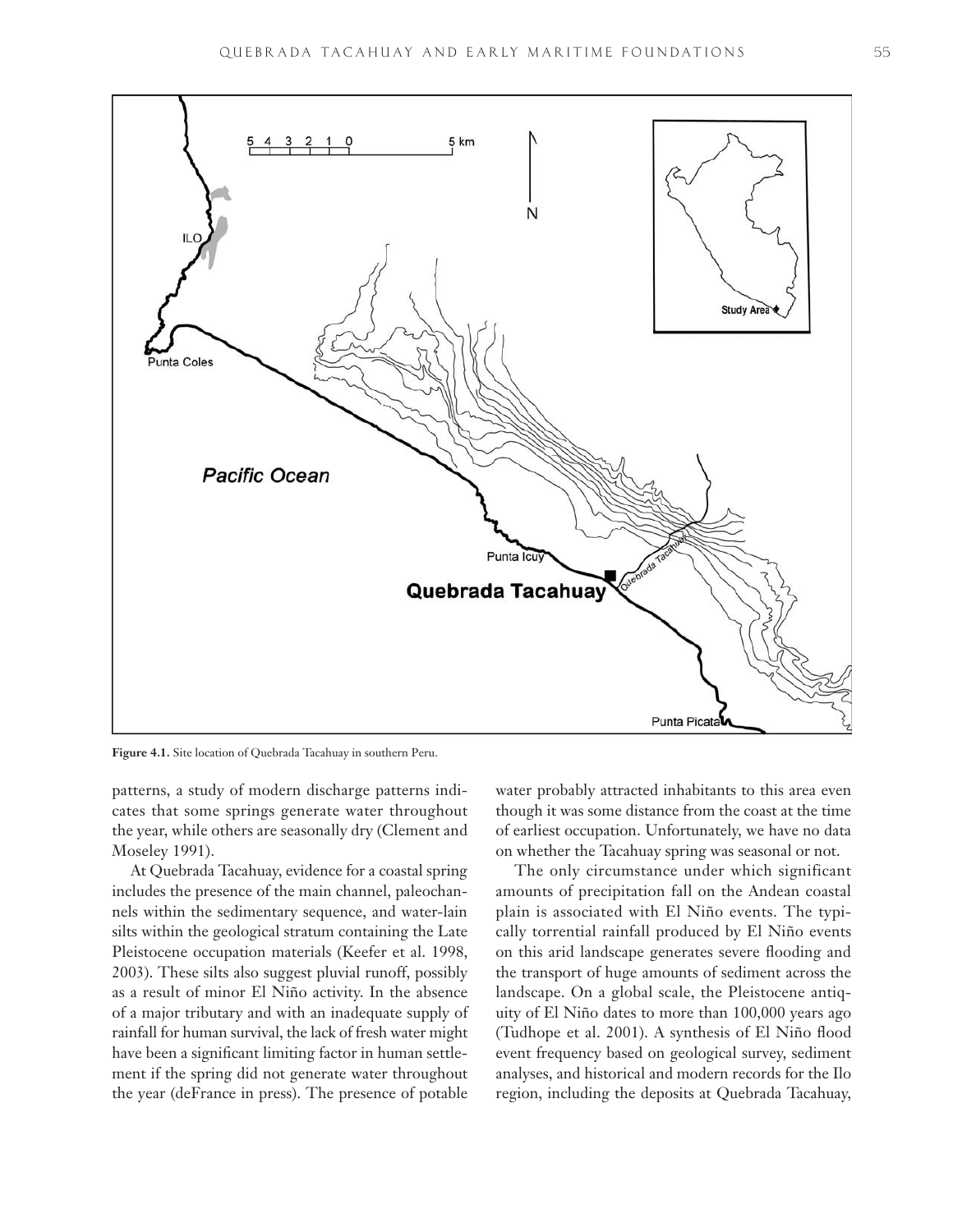indicates that El Niño events have been producing floods and debris flows there with variable frequencies during the Holocene and Late Pleistocene, with the oldest dated deposit being about 38,000 years old (Keefer et al. 2003); older, undated deposits of similar character suggest that El Niño has been affecting this region far longer than that. Differing frequencies of the dated sedimentary deposits suggest a period of high El Niño activity in the Early Holocene, followed by a mid-Holocene weakening or hiatus in activity and the subsequent resumption of moderate to high activity in the Late Holocene, after about 4600 rcyr BP (Keefer et al. 2003). These data underscore the differing intensity of events associated with El Niño, from small-scale perturbations to catastrophic Mega-Niños.

At Quebrada Tacahuay, two massive debris flow deposits dating to the Late Pleistocene and Early Holocene are greater in scale than the most severe recent ENSO events (i.e., those of 1982–1983, 1992–1993, and 1997–1998). One of these, Unit 7, was inferred to have been produced by an El Niño event that occurred shortly after a high-magnitude earthquake that destabilized large amounts of sediment (Keefer et al. 2003:70). The mid-Holocene hiatus in El Niño activity present at Quebrada Tacahuay has been documented in other areas of the Andes in association with human settlement and is also corroborated by paleoclimatic evidence from geographic regions outside the Andes (see Keefer et al. 2003 for a review). Although the modern periodicity of El Niño activity appears to have emerged within the last 5,000 years, El Niños have far greater antiquity.

At Quebrada Tacahuay the Upper Series of strata (Units 1–9) as defined by Keefer et al. (1998, 2003) is of archaeological relevance, with deposits that date from approximately 4500 rcyr BP to the Pleistocene and contain evidence of human occupation (Units 4c3 within Unit 4, 5, and 8). Keefer completed the characterization of the geological history of sedimentation in collaboration with the archaeological investigations using the exposed road cut and water main profiles during the 1996, 1997, and 1998 field seasons, as well as with an assessment of the area following the June 23, 2001, earthquake.

A massive ENSO-induced debris flow (Unit 7) buried the earliest human occupation (Unit 8) under as much as a meter of sediment. Radiocarbon assays from archaeological contexts above and below the debris flow bracket this event sometime between 10,290 and 10,090 rcyr BP (deFrance et al. 2001). Sediment analysis indicates that the debris flow was viscous slurry characterized by a large sediment load moving relatively slowly and in laminar fashion, rather than a rapidly moving, turbulent liquid flow (deFrance and Keefer 2005). Consequently, the debris flow sealed the initial anthropogenic deposit instead of scouring it. Some avian skeletal material on the surface was pushed down into the base of the debris flow, while those elements already covered with windblown sands were protected.

A second, thinner debris flow (Unit 6) is interpreted as having been deposited relatively quickly after Unit 7, based on the radiocarbon dates that bracket the two units (Keefer et al. 2003). Minor human occupation occurs in Units 4 (Unit 4c3) and 5. Additional sheetflood and debris flow deposits accumulated at the site and further sealed and buried the earliest anthropogenic deposit under 2–3 m of sediment (Keefer et al. 1998, 2003). After the deposition of Unit 1 more than 4500 rcyr ago, the quebrada downcut its channel several meters to its present elevation. Subsequently, no further sedimentation was deposited across the site.

## Archaeological Investigations

#### *Previous Studies*

In 1996, shortly after construction of the coastal highway, Michael Moseley, David Keefer, and Dennis Satterlee identified the recently exposed archaeological deposits at Quebrada Tacahuay while examining land surfaces and geological deposits in the region. A single radiocarbon date from a hearth eroding from one of the water main profiles revealed the antiquity (10,770 rcyr BP) of an anthropogenic deposit of butchered and processed marine birds within an aeolian sand lens (8–40 cm in depth). Archaeologists conducted limited research at the site in both 1997 and 1998 (Keefer 1998; deFrance et al. 2001). The focus of these projects was to identify the nature of the early human use of the site, particularly the nature of subsistence activities. These investigations primarily entailed collecting volumetric samples from along the exposed road cut and water main profiles; minimal horizontal excavations conducted in 1998 revealed the presence of well-preserved avifauna  $\frac{\frac{1}{2}}{\frac{1}{2}}$ and lithic refuse (Keefer 1998; deFrance et al. 2001).<sup>2</sup> Small hearths were identified and partially excavated from profiles; however, the 1998 horizontal excavations did not reveal any in situ features. The collection and analysis of fine-screened (1/16-inch, 1.8-mm mesh) volumetric samples in both 1997 and 1998 and the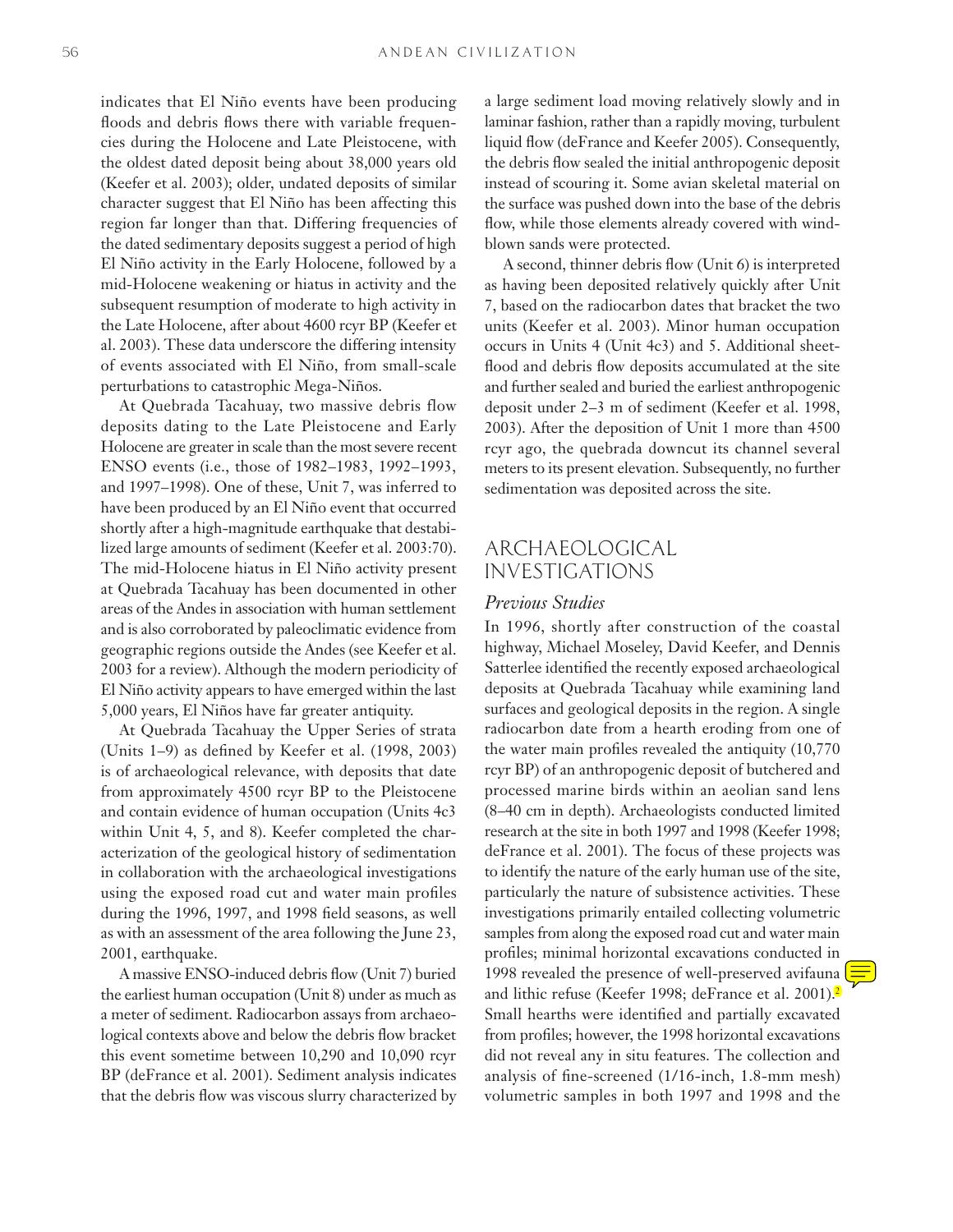limited spatial excavations were successful in recovering abundant faunal refuse, a variety of unifacial lithic tools, and large quantities of debitage, as well as carbonized plant remains appropriate for radiocarbon dating. These data sets provided incontrovertible evidence for a specialized maritime economy focused on the exploitation and processing (i.e., butchering, cooking, consumption) of numerous cormorants and boobies, with lesser use of several species of finfish and limited use of marine shellfish. Faunal remains also included some seal or sea lion remains, indicating either active hunting or scavenging of marine mammals. Coastal stone sources provided chalcedony for the production of expedient cutting and scraping stone tools. The site's inhabitants did not consume any terrestrial resources of dietary consequence, nor did they obtain any material (e.g., stone, other raw materials) from other elevations or habitats. The site is interpreted as a specialized maritime extractive and processing locale that was preserved owing to its burial by the catastrophic if fortuitous paleoclimatic events (deFrance and Keefer 2005; Keefer et al. 1998, 2003; deFrance et al. 2001).

Despite having established the pattern of faunal exploitation, the predominant technology, and the chronological placement of the site's deposits, little else was known about the nature of the site occupation and the earliest coastal inhabitants. The excavations had recovered cultural materials but, being limited, had not defined the context of their use and behaviors other than faunal processing and preparation. The nature of coastal residence was also unknown. Did the inhabitants reside at this locale for any duration, only seasonally, or was it a single-use site where a large quantity of birds and some other fauna had been dispatched, processed, and consumed?

#### *The 2001 Excavations*

The 2001 season consisted of the excavation of four  $5 \times 5$ -m square blocks in areas where previous investigations had recovered abundant cultural material from Unit 8 deposits exposed in various profiles (Figure 4.2). To reach Unit 8, we excavated 2–3 m of largely sterile overburden using picks and shovels. Although excavation with heavy machinery might have expedited this process, we elected to use hand excavation in order to document the changes in geological strata.<sup>3</sup> Hand excavation also ensured that other ephemeral cultural deposits (in Units 4c3 and 5B) more deeply embedded in noncultural levels would be identified and not destroyed if they were encountered. Once intact cultural deposits were identified, the block was subdivided into 1-m squares. As in previous seasons, all the material was screened with 1/16-inch (1.8-mm) mesh, and we saved it to be sorted in the field lab.

The excavation of the four blocks had varying degrees of success in locating unique cultural materials. Block 1 (see Figure  $4.1$ ) was placed in an area along the small profile designated 1A where previous excavations recovered a large quantity of lithic debitage and some tools in Unit 8. Following the excavation of Unit 1 in Block 1 we uncovered a very thin scatter (5 cm maximum depth) of marine mussel shell (*Choromytilus choros*) at the contact between Units 1 and 2. This scatter had not been identified previously in any of the profiles or excavations. There was no cultural material with the scatter. Although the shell lens was not dated directly, the dates of Units 1 and 2 place the deposit sometime between  $4500 \pm 60$  and  $7920 \pm 80$  BC. Once we exposed Unit 8 deposits we found only a small quantity of subsistence remains and lithic debris. A southern extension of the excavation  $(0.85 \times 2 \text{ m})$  to the profile edge) in the area of Profile 1A recovered some additional stone artifacts, but not a discernible workshop area. If a workshop with more defined features existed in this area, it was apparently destroyed when site sediments were removed with the construction of the water main. Within Block 1 and the extension, the Unit 8 deposits contained a variety of faunal remains, predominantly cormorant and booby remains, but also several elements of pelican and a small number of marine mammal elements, either seal or sea lion.

Block 2 was located northeast of Profile 1 near where the first hearth was sampled and where we excavated a 2  $\times$  1.5-m context in 1998 (see Figure 4.A). At the surface of Unit 4 we uncovered a thin, amorphous scatter (maximum dimensions  $1.54$  m east-west  $\times$  1.45 m north-south) of mussel shell (*Choromytilus choros*) and charcoal along the east wall. The lens did not contain any cultural material or faunal remains other than the shell. This cultural deposit is also present in Profile 4; however, the shell lens is not found across the site and was encountered only in this excavation. A single AMS date on charcoal produced a date of  $9010 \pm 40$  rcyr BP (Table  $4\Lambda$ ). Once Unit 8 deposits were unearthed in  $\mathcal{P}$ Block 2, we found a thin scatter of cultural material, but no cultural features or concentrations of refuse. However, once we excavated Unit 8 and exposed the silt lens (Unit 8C) and the sterile Pleistocene deposits of Unit 9, we uncovered the remnant of a small stream channel running roughly east to west through the block

 $\overline{\rightarrow}$ 

 $\boldsymbol{\mu}$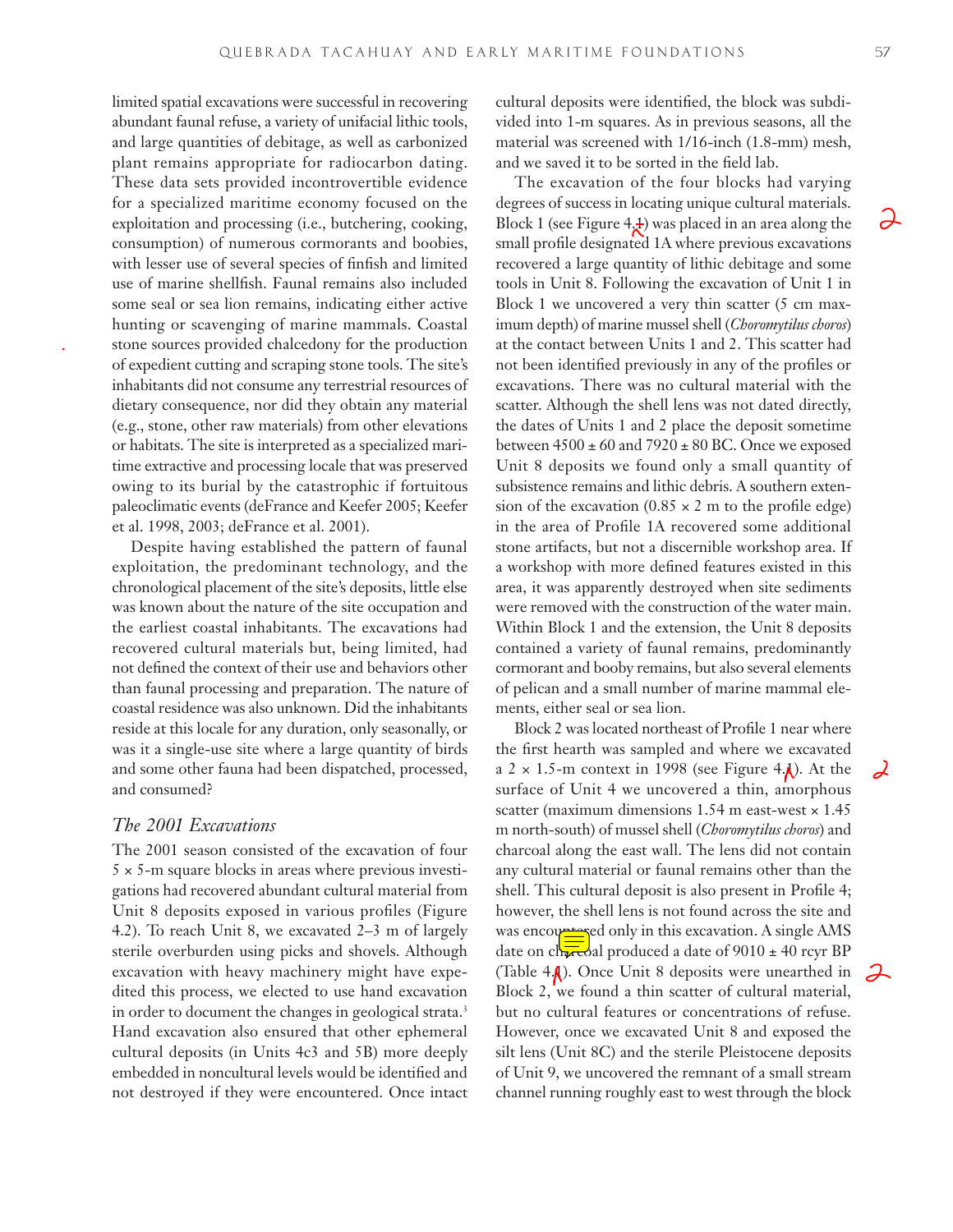

**Figure 4.2.** Site map indicating location of 2001 and previous excavations.

(Figure 4.3). Water-lain sediments indicate that the channel carried either spring or pluvial water prior to the accumulation of the aeolian sands in Unit 8.

Block 3 proved to be the most productive in regard to cultural materials. This block and Block 4 were located on the coastal (south and west) side of the highway (see Figure 4.1). Block 3, adjacent to Profile 3C, contained very well-preserved archaeological deposits of both Unit 5 and Unit 8. Unit 5, an aeolian sand with silt, was unearthed below Unit 3 (Unit 4 deposits do not

occur in this area of the site). In road cut profile view, Unit 5 is homogeneous; however, in excavation, the stratum consists of two distinct sand lenses, an upper level of dense sterile sand approximately 8–10 cm deep (Unit 5A) and a second layer of less compact sand with gravel and cultural material (Unit 5B) approximately 16–18 cm deep. Unit 5B contains abundant remains of land snails, *Scutalus* sp.; however, these small snails are considered a nonfood species found in association with human-generated garbage. In Andean desert habitats

 $\lambda$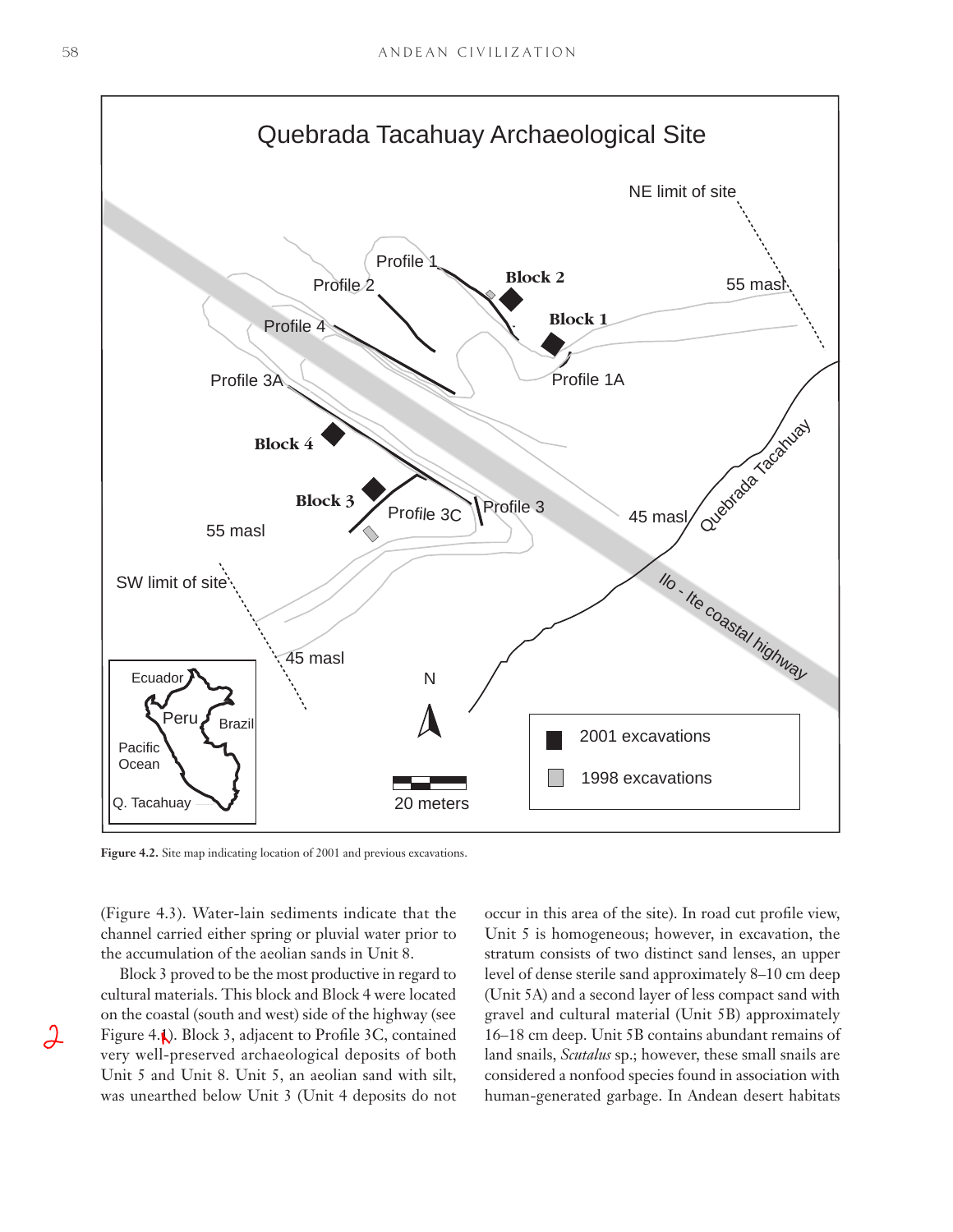

**Figure 4.3.** Remnant channel in Block 2, Unit 9 surface.

many terrestrial snails remain dormant until there is sufficient moisture to support the growth of the population (see Craig 1992). The abundance of land snails with human refuse suggests there was greater moisture at the time Unit 5B was deposited; however, we have no other data to corroborate this hypothesis. Once we reached the surface of Unit 5, the entire block was sectioned

into 1-m quads. Cultural material recovered from Unit 5B includes chalcedony and basalt flakes, as well as a coastal block scraper. Also present are vertebrate and invertebrate subsistence remains. One archaeological feature, an amorphous hearth, was excavated along the north wall of the block (see Table 4.1). There was no evidence of surface preparation for the hearth.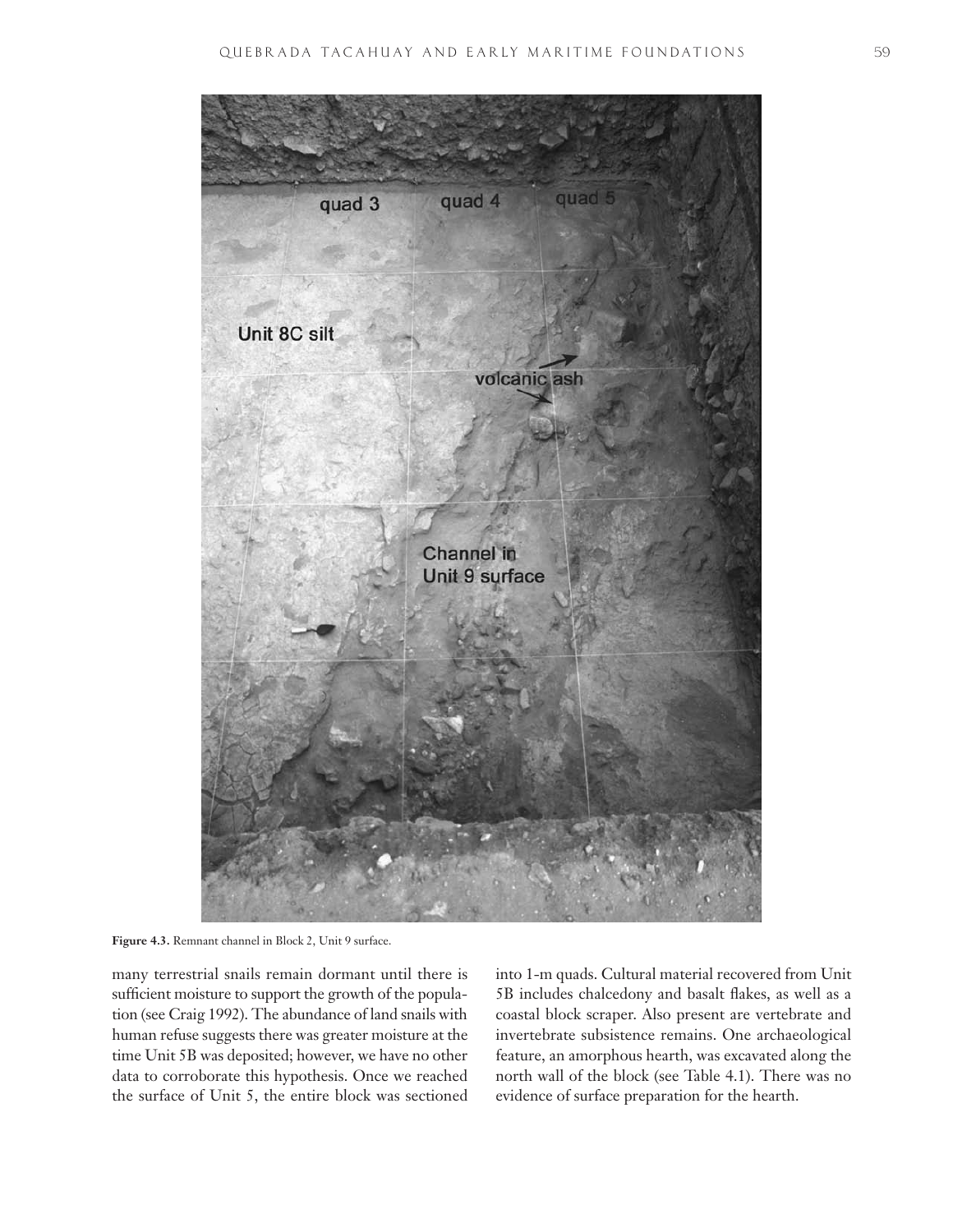| Feature<br>No. | Location | Unit      | Quads          | <b>Dimensions</b>                                              | Depth Below<br>Surface (BS) and<br><b>Feature Depth</b>                           | Function |                                                                                                                                                            |
|----------------|----------|-----------|----------------|----------------------------------------------------------------|-----------------------------------------------------------------------------------|----------|------------------------------------------------------------------------------------------------------------------------------------------------------------|
| $\mathbf{1}$   | Block 3  | 5B        | 5, 10          | 1.92 m $E-W \times 0.92$ m max.<br>$N-S$                       | $1.75$ m BS, 12 cm - Hearth<br>5 strata                                           |          | Charcoal, vertebrate fauna,<br>marine bivalves, with Scutalus sp.<br>terrestrial gastropods                                                                |
| 2              | Block 3  | <b>8B</b> | 3, 4, 8, 9, 13 | $1.76 \text{ m} \text{ E-W} \times 1.12 \text{ m} \text{ N-S}$ | 2.44 m BS, 18 cm - Hearth<br>7 strata                                             |          | charcoal, fragmented marine bird<br>and marine fish elements, marine<br>mollusks, and chalcedony tools<br>and refuse, and a rosy quartz<br>utilized flake. |
| 3              | Block 3  | 8B        | 10             | $0.71$ m E-W $\times$ 0.36 m N-S                               | 2.45 m BS, $4 \text{ cm}$ —<br>no internal strata                                 | Hearth   | charcoal, complete and<br>fragmented marine bird<br>elements, lithics                                                                                      |
| $\overline{4}$ | Block 3  | 8B bajo   | 7, 8, 12, 13   | $1.67 \text{ m}$ E-W $\times$ 1.22 m N-S                       | 2.44 m BS, $5 \text{ cm} -$<br>2 strata                                           | Hearth   | charcoal, complete and<br>fragmented marine bird<br>elements, marine bony fish<br>elements, two chalcedony<br>scrapers, several smaller flakes             |
| 5              | Block 3  | <b>8B</b> | 17             | $0.26$ m E-W $\times$ 0.37 m N-S                               | 2.29 m BS, denser at Hearth<br>$2.44 \text{ m}$ BS, $29 \text{ cm}$ —<br>4 strata |          | dense carbonized botanicals,<br>complete and fragmented marine<br>bird elements                                                                            |
| 6              | Block 3  | 8B bajo   | 11, 12         | $0.55$ E-W $\times$ 1.5 m N-S                                  | $2.47 \text{ m}$ BS, $20 \text{ cm}$ - Hearth<br>2 strata                         |          | small concentration with scatter<br>of ash and charcoal, some marine<br>bird elements                                                                      |

 **Table 4.1.** Description of features excavated in the 2001 field season.

*Note:*

Feature 1 contained charcoal, vertebrate fauna, marine bivalves, with *Scutalus* sp. terrestrial gastropods, and a chalcedony coastal block scraper. Features 2–6 contained charcoal, ash, complete and fragmented marine bird and marine fish elements, and small quantities of marine mollusks. Features 2 and 4 also contained chalcedony lithic tools and refuse, and one rose quartz flake (Feature 2). Feature 5 was the most compact, with a dense mat of burned botanical material.

Following the excavation of Unit 5B we used picks and shovels to excavate the Unit 7 debris flow deposits. (Unit 6, a thinner ENSO-generated debris flow, was not found in this part of the site). Once Unit 8 deposits were exposed, we again established the 1-m grid system for the block. Although the sand matrix within Unit 8 remained uniform, we defined and excavated four discrete subunits of cultural material that were distinguished both by the degree of bone fragmentation or completeness and by their stratigraphic location and burial by the unit sands.

The layer of bone fragments found in the surface of Unit 8 and cemented into the base of Unit 7 was designated Unit 8A. These specimens had not been buried by wind-blown sands prior to the debris flow event. A deeper layer of buried bone elements, Unit 8B, included many complete skeletal elements some of which were partially articulated (e.g., ulnae and humeri, several cervical vertebrae, scapula and coracoid, phalanges). Since Unit 8C was previously assigned to a sterile flood deposit within the Unit 8 sands (deFrance et al. 2001), Unit 8B was subdivided further. We designated subsequent levels of complete and fragmented bone as Unit

8B Level 2, and a deeper level of bone and cultural features largely buried by sand as Unit 8B bajo (lower).

Unit 8B contains five hearths: Features 2, 3, 4, 5, and 6 (Figure 4.4 and Table 4.1). Features 4 and 6 were buried by sands and occur at slightly deeper elevations than Features 2, 3, and 5; therefore, the contextual designation Unit 8B bajo was used to distinguish the stratigraphic location of Features 4 and 6. All of the features were partitioned and excavated in two halves to expose the feature profiles. As was the case with Feature 1 in Unit 5B, there was no surface preparation for the features; they are not defined by rocks or other material but rather consist of lenses of ash, charcoal, and burned and unburned bird bone. One of the more compact hearths, Feature 5 consisted of a roughly circular, compact deposit with several strata, including a lens of dense burned botanical material (see Figure 4.4). The other hearths also contained varying amounts of bird bone, bony fish remains, some marine shell, and stone artifacts/chipped stones.

Since sands buried at least two of the features, they are stratigraphically slightly deeper than the other hearths. However, it was not known if this difference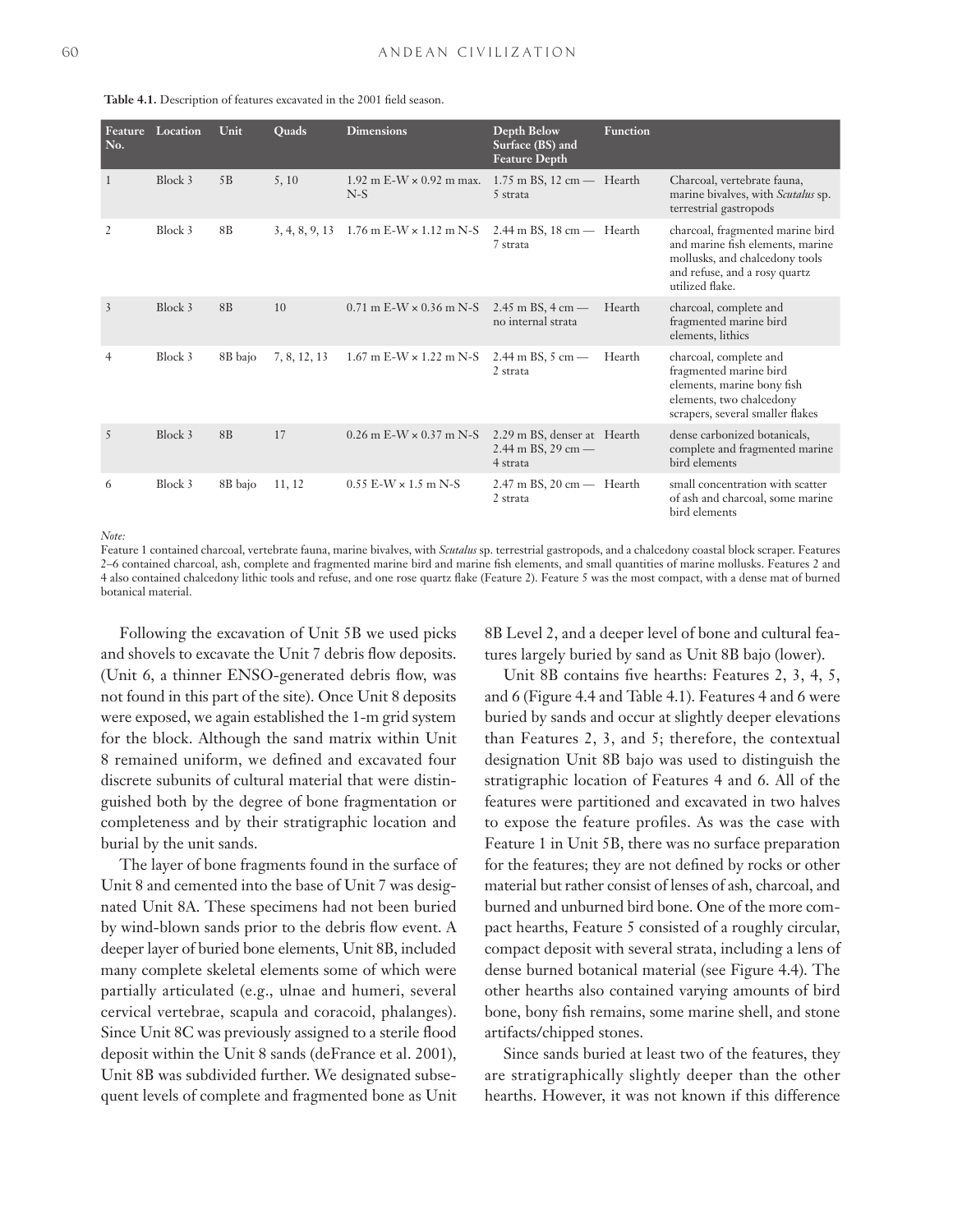

**Figure 4.4.** Features present in Block 3, Units 8B and 8B *bajo*.

in depth translated to distinct depositional events separated temporally. The quantity and distribution of material across the site did not suggest a single episode when large numbers of birds were dispatched, processed, and consumed (i.e., an event analogous to Olsen-Chubbock for marine birds); however, the time depth involved was unknown. Efforts to radiocarbon date the subunits within Unit 8 were not successful.<sup>4</sup> Nevertheless, the accumulation and burial of some features by wind-blown sands indicates reuse of the site rather than a single depositional event.

Other than the hearths, the cultural materials are similar to those identified previously in Unit 8. Abundant marine bird remains and lithic material are common. Some scraping or cutting stone tools made of chalcedony are present. Some basalt and rosy quartz flakes are present, but we found no exotic lithic material.

Block 4 is located west of Profile 3A (south and west of the coastal highway). We believed this to be a high-



Block 3, Unit 8B bajo, Feature 4, TAC # 454



Block 3, Feature 2, TAC # 486

probability area for the recovery of cultural material since we had recovered lithic tools from the adjacent profile. In contrast to the Unit 5 deposits in Block 3, Unit 5 sands in Block 4 did not contain cultural material. The Unit 8 deposits containing cultural material (Unit 8A) were extremely shallow. All of the cultural material was restricted to an 8- to 10-cm sand deposit with some fragmented bird bone and five fragments of marine mollusks. No other artifacts were found in this block.

Although there was very little cultural material present, the geological deposits within Unit 8 included at least two red silt flood deposits (Unit 8C and Unit 8C1) that represent either pluvial sediments or very mild ENSO sediment flows. Unit 8 sands containing no cultural material separate the two minor flood events. Also present was a thin deposit of volcanic tephra present in Block 1 and elsewhere. This tephra is discontinuous across the site but visible in several profiles. Efforts to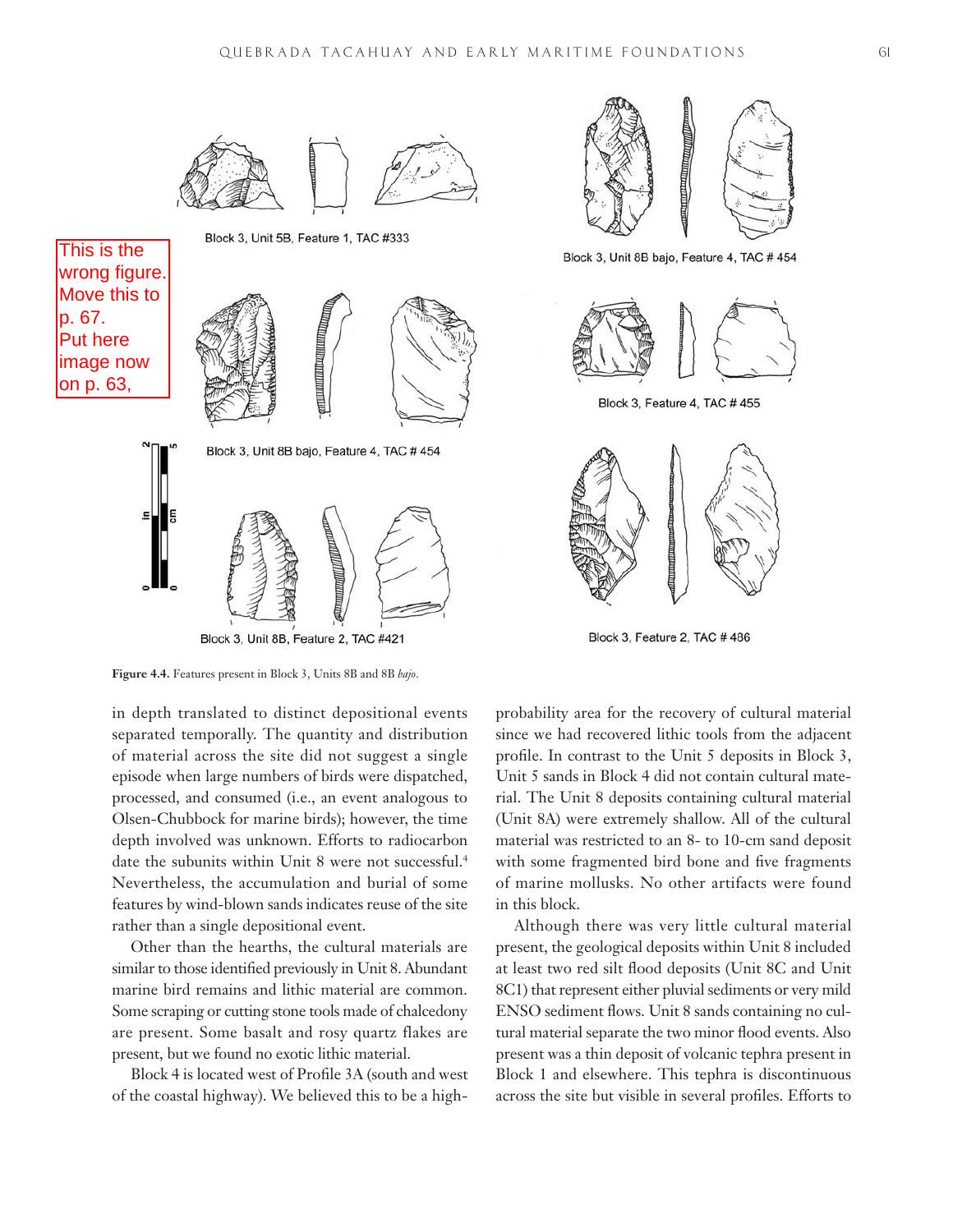correlate the volcanic ash at Quebrada Tacahuay with a known Late Pleistocene volcanic eruption were not successful.<sup>5</sup>

In addition to the excavation of the four blocks, cultural deposits from a recently exposed profile were systematically investigated as part of the 2001 field season. The 1997–1998 El Niño caused a washout of the coastal highway at Quebrada Icuy north of the site. The Peruvian Transportation Ministry removed deposits from Tacahuay for use as road fill in 1998 and again sometime between 1998 and 2000. These operations resulted in exposure of Profile 3C (parallel to Profile 3B, which was sampled in 1998) (see Figure 4.2). The profile exposed only the strata from the ground surface to the top of Unit 8. The majority of Unit 8 deposits remained covered. Although Unit 8 cultural deposits remained unexposed, the new profile provided excellent exposure of Unit 5. Faunal remains, chipped stone, and charcoal from Unit 5 were eroding from the deposit onto the surface of Unit 7.

We partitioned the best-preserved portion of the profile into fourteen 1-m sections. All of the cultural material on the surface of a 14-m section was recorded and collected. Loose fill on the slope of Unit 7 was collected and screened. Once the profile had been cleaned of loose material, small volumetric samples of the intact portion of Unit 5 were collected from nine 1-m sections. The volumes collected ranged from 3.0 to 6.0 liters. All of the material was fine-screened and collected for lab sorting. Profile 3C contained a fair quantity of cultural material, including chipped stone, marine shell, vertebrate faunal remains, and charcoal. *Scutalus* sp. shells are common throughout the profile. These data complement the findings from the excavation of Unit 5B in Block 3.

#### *The 2001 Results*

Five additional radiocarbon dates were generated from samples collected in 2001 (Table 4.2, Figure 4.5). One date was from the thin mussel shell deposit (Unit 4) uncovered in Block 2. Two dates were from Unit 5 cultural deposits, including one date from Feature 1 and one from Profile 3C. Two additional dates from Unit 8 deposits are within the time range of previous samples.<sup>6</sup> When all of the radiocarbon dates from the cultural deposits are compared, it is evident that human use of the quebrada occurred during the Late Pleistocene and Early Holocene (Figure 4.5). Although we did not obtain a chronometric date from the thin mussel shell scatter present in Block 1, this appears to

be a localized deposit (i.e., it is not found in any other area of the site). The shell scatter was deposited prior to Unit 1 (4559 rcyr BP), and therefore may be roughly contemporaneous with Unit 2 (7920 rcyr BP) and the only date from Unit  $4c3$  (7990  $\pm$  80 rcyr BP) (see Keefer 2003 for a discussion of the relationship between Units 2 and 4).

The larger-scale excavations from 2001 support previous findings regarding maritime economy and subsistence. The site exhibits evidence of specialized extraction and processing of large numbers of marine birds and minor use of other coastal resources. The marine fauna identified from Unit 8 deposits in both Block 3 and from the southern extension of Block 1 is consistent with that found during the 1997 and 1998 field seasons (Table 4.3) (deFrance 2005). As was found during previous seasons, several avian elements (n = 191) and two marine mammal specimens bore evidence of butchering. There is no use of terrestrial resources that can be considered food items. The remains of small-sized reptiles (e.g., lizards and snakes) are present, but these are not considered to have been food refuse. Following the El Niño event that buried the Unit 8 deposits, human reoccupation of the area (Unit 5) was characterized by less use of marine birds, no use of marine mammals, and greater exploitation of marine finfish and shellfish (Tables 4.4 and 4.5). Shellfish use is more varied and includes taxa not consumed during the earliest use of the site (e.g., false abalone, limpet, chiton). All three of these are common on rocky shorelines. Interestingly, the Unit 5 deposits also contain the remains of lorna (*Sciaena deliciosa*), which is also the most common bony fish in the deposits from Quebrada Jaguay, an early maritime site more than 200 km north of Tacahuay (Sandweiss et al. 1998; McGinnis 1999). The remains of one small canid, a probable fox, are the only evidence for a terrestrial mammal. Foxes are not a significant subsistence item in later time periods and the Tacahuay specimens do not contain butchering evidence; therefore, these remains are not interpreted as food refuse.

The lithic assemblage from the earliest occupation contains eight chalcedony unifacial cutting/scraping tools (Figure 4.6). Also present are nonutilized rose quartz ( $n = 6$ ) and basalt flakes ( $n = 4$ ). We recovered two basalt cores and one basalt hammerstone. The Unit 8 deposits contain abundant debitage, primarily small chalcedony retouch, use, and thinning flakes (n = >900). The Unit 5 deposits contain utilized (n = 1) and nonutilized (n = 5) chalcedony flakes, as well as a small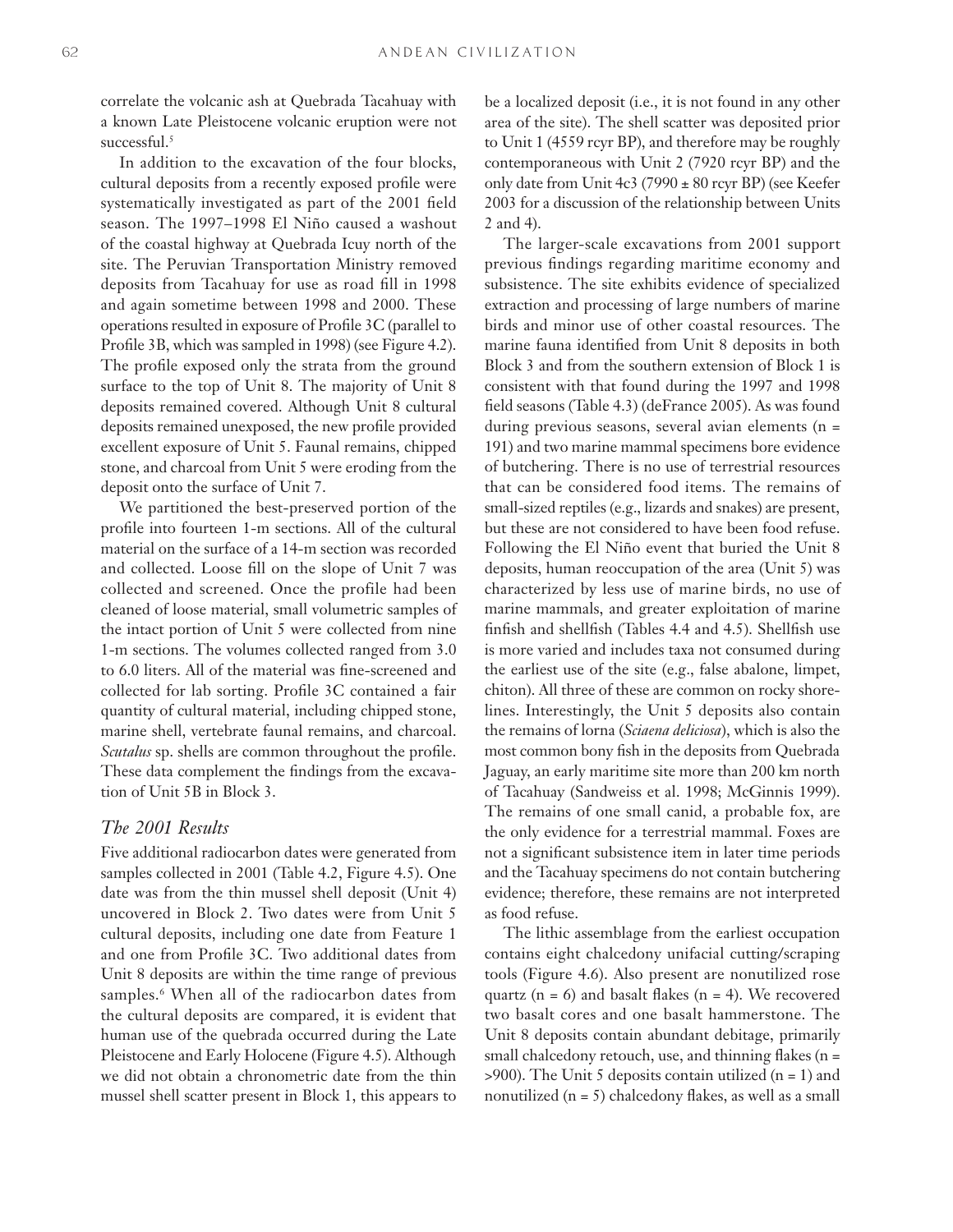

**Figure 4.5.** Composite profile indicating cultural strata and associated radiocarbon dates (1 dates are from Keefer et al. 1998; 2dates are from deFrance et al. 2001). All cultural materials (Units 4, 5, and 8) are within aeolian sand deposits. A choro mussel shell lens present in Unit 4c3 is not depicted in this profile.

|  |  | Table 4.2. Radiocarbon dates from stratigraphic contexts at Quebrada |  |  | luav. |  |
|--|--|----------------------------------------------------------------------|--|--|-------|--|
|  |  |                                                                      |  |  |       |  |

| Context (Profile or Block/Unit) <sup>a</sup> | ${}^{14}C$ vr BP | Calibrated $2\overline{\circ}$ Ranges cal yr BP | Sample No. and Technique $b$ $\delta$ <sup>13</sup> C |         | Material |
|----------------------------------------------|------------------|-------------------------------------------------|-------------------------------------------------------|---------|----------|
| Block 2, Unit 4                              | $9010 \pm 40$    | $10,230 - 10,150$                               | 172,615AMS                                            | $-22.9$ | Charcoal |
| Block 3, Unit 5B                             | $9850 \pm 150$   | 11,950-10,970                                   | 159,921Conv.                                          | $-25.6$ | Charcoal |
| Profile 3C, Unit 5B                          | $10,050 \pm 90$  | 12,280-11,230                                   | 160,707AMS                                            | $-22.2$ | Charcoal |
| Block 3, Unit 8B bajo                        | $10,660 \pm 80$  | 12,960-12,340                                   | 160,706AMS                                            | $-20.4$ | Charcoal |
| Profile 1A, Unit 8 (1998)                    | $10.690 \pm 60$  | 12,960-12,380                                   | 172,645AMS                                            | $-25.7$ | Charcoal |

*Note:* All radiocarbon dates were calibrated using INTCAL98 (Stuiver et al. 1998) and are expressed as 2 sigma ranges. All dates have been corrected

for isotopic fractionation.<br><sup>a</sup> Profile refers to exposed roadcut or water line cut; Block refers to an excavation context; Unit refers to either a geological or an archaeological stratigraphic level.<br><sup>b</sup> All dates run by Beta Analytic, Inc.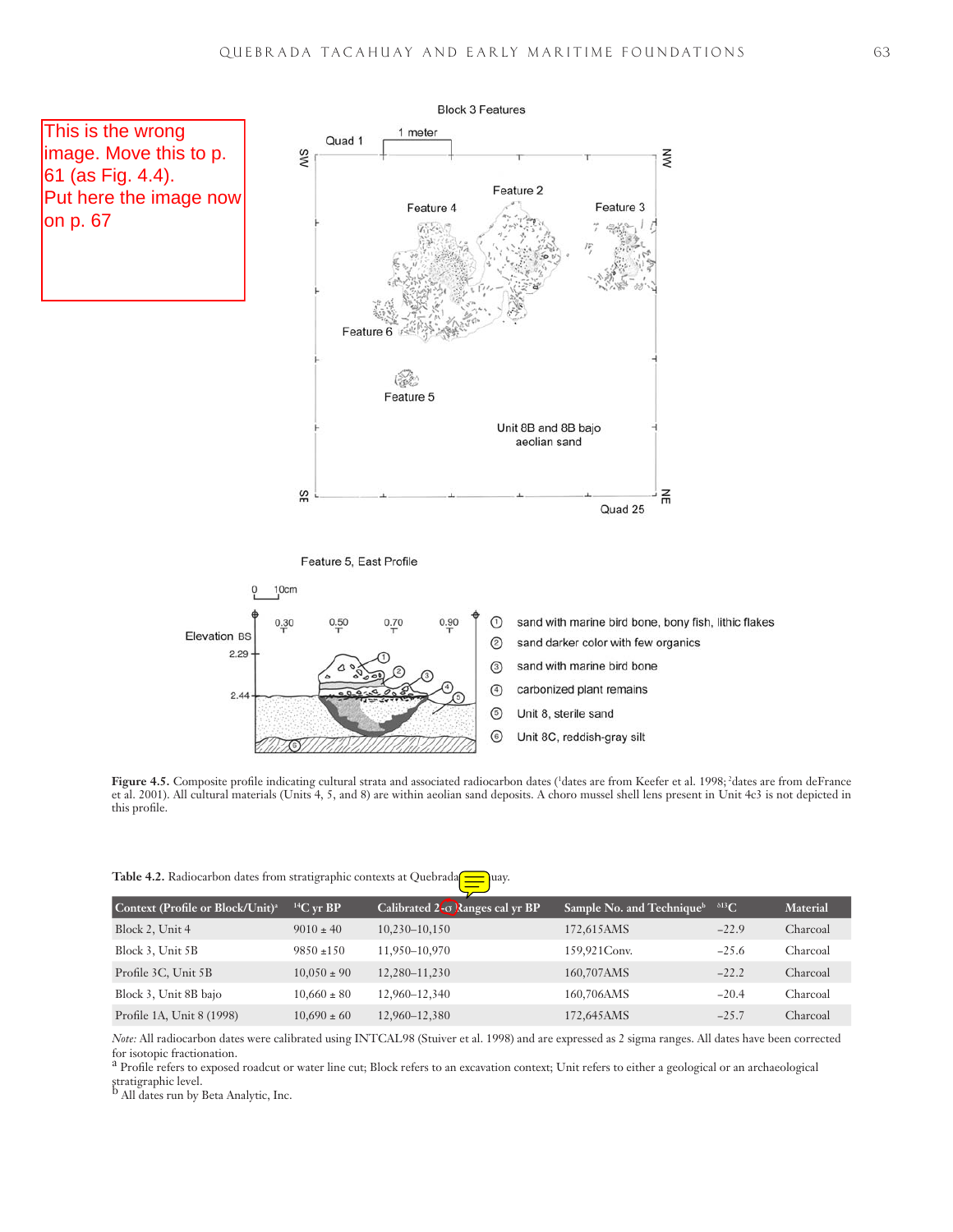#### **Table 3.** Fauna identified from Blocks 1 and 3, Unit 8.

| Scientific Name                | <b>Common Name</b>                | NISP           | <b>MNI</b>       | Wt. (g) |
|--------------------------------|-----------------------------------|----------------|------------------|---------|
| Chiroptera                     | <b>Bats</b>                       | $\mathbf{1}$   | $\mathbf{1}$     | < 0.1   |
| Rodentia unidentified          | Rodents                           | 28             | 3                | 0.6     |
| Arctocephalus sp.              | Southern fur seal                 | 5              | $\mathbf{1}$     | 42.6    |
| Otaria cf. flavescens          | Southern sea lion                 | $\mathbf{1}$   | 1                | 25.9    |
| Otariidae/Phocidae             | Eared seals/sea lions             | 2              | 1                | 1.6     |
| Pinnipedia                     | Seals, sea lions                  | $\overline{2}$ | $\mathbf{0}$     | 1.6     |
| Mammal unidentified (sm)       | Unidentified small mammal         | $7\phantom{.}$ | $\overline{0}$   | < 0.1   |
| <b>Total Mammalia</b>          |                                   | 46             | $\overline{7}$   | 72.3    |
| Tinamidae cf. Crypturellus sp. | Tinamou                           | $\overline{4}$ | $\mathbf{1}$     | 0.9     |
| Pelecanus sp.                  | Pelican                           | 83             | 5                | 55.8    |
| Phalacrocorax sp.              | Cormorant                         | 2,023          | 28               | 1,818.3 |
| Phalacrocorax bougainvillii    | Guanay cormorant                  | 346            | 40               |         |
| Sula sp.                       | Booby                             | 1,214          | 40               | 771.7   |
| Phalacrocoracidae/Sulidae      | Cormorant/booby                   | 413            | $\overline{0}$   | 52.8    |
| Calidris sp.                   | Sandpiper                         | 5              | 2                | 0.2     |
| Passeriformes                  | Songbirds                         | $\overline{2}$ | $\overline{2}$   | 0.1     |
| Passeriformes/Fringilliformes  | Songbirds/finches                 | $\mathbf{1}$   |                  | < 0.1   |
| Aves unidentified              | Unidentified birds                | n/c            | $\boldsymbol{0}$ | 2722.8  |
| <b>Total Aves</b>              |                                   | 4,091          | 118              | 5,422.6 |
| Lacertilia                     | Lizards                           | 5              | $\mathbf{1}$     | < 0.1   |
| Reptilia unidentified          | Unidentified reptiles             | $\mathbf{1}$   | $\boldsymbol{0}$ | < 0.1   |
| <b>Total Reptilia</b>          |                                   | 6              | $\mathbf{1}$     | 0.0     |
| Tetrapoda unidentified (sm)    | Unidentified small tetrapods      | 14             | $\mathbf{0}$     | 1.5     |
| Clupeidae                      | Sardines, shad, herring           | 3              | $\mathbf{1}$     | < 0.1   |
| Clupeidae/Engraulidae          | Sardines, shad, herring/anchovies | 7              | $\mathbf{0}$     | < 0.1   |
| Engraulidae                    | Anchovy                           | 1,507          | 31               | 1.3     |
| Carangidae/Sciaenidae          | Jack/drum                         | 1              | $\mathbf{1}$     | 0.3     |
| Cf. Mugil sp.                  | Cf. mullet                        | 2              | 1                | 0.2     |
| Cf. Sciaenidae/Carangidae      | Cf. drum/jack                     | $\mathbf{1}$   | $\boldsymbol{0}$ | 0.1     |
| Osteichthyes unidentified      | Unidentified bony fishes          | 1,497          | ${3}$            | 18.0    |
| <b>Total Osteichthyes</b>      |                                   | 3,018          | 34               | 19.9    |
| Vertebrata unidentified        | Unidentified vertebrates          | n/c            |                  | 1025.8  |
| <b>Total Vertebrata</b>        |                                   | 7,175          | 160              | 6,542.1 |
| Choromytilus chorus            | Choro mussel                      | $\overline{4}$ | $\mathbf{1}$     | 0.9     |
| Mulinia cf. edulis             | Clam taquillas                    | $\mathbf{1}$   | $\mathbf{1}$     | 2.2     |
| Semele cf. corrugata           | Round clam                        | $\mathbf{1}$   | 1                | 4.1     |
| Veneridae                      | Venerid clam                      | $\mathbf{1}$   | 1                | 1.0     |
| Bivalvia unidentified          | Unidentified bivalve              | 47             | $\overline{0}$   | 7.2     |
| <b>Total Bivalvia</b>          |                                   | 54             | $\overline{4}$   | 15.4    |
|                                |                                   |                |                  |         |
| Mollusca unidentified          | Unidentified mollusks             | 269            | $\mathbf{0}$     | 6.4     |
| <b>Total Invertebrata</b>      |                                   | 323            | $\overline{4}$   | 21.8    |
|                                |                                   |                |                  |         |
| Sample Total                   |                                   | 7,498          | 164              | 6,563.9 |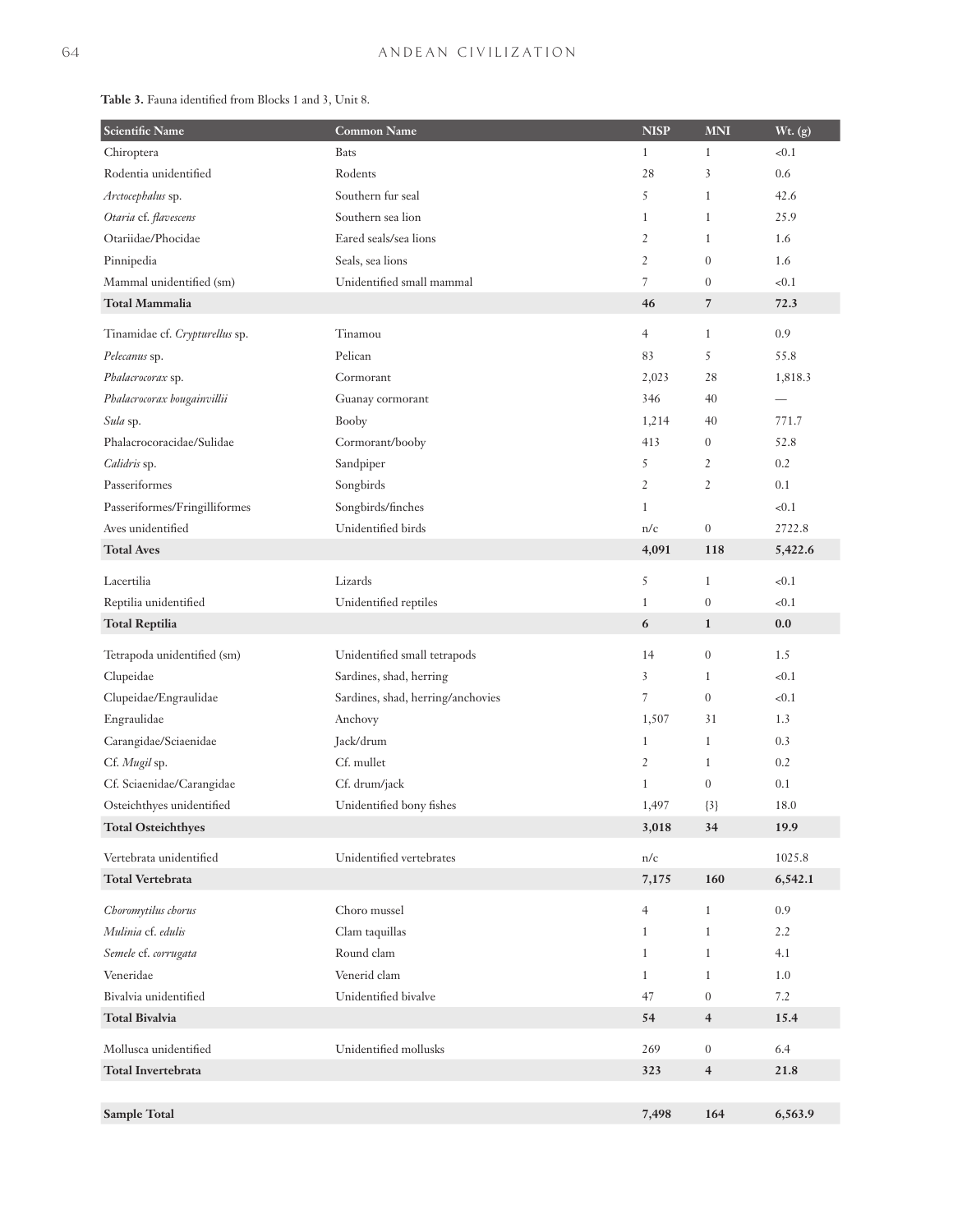#### **Table 4.4.** Fauna identified from Block 3, Unit 5B.

| <b>Scientific Name</b>                 | <b>Common Name</b>       | <b>NISP</b>    | <b>MNI</b>              | $Wt.$ $(g)$ |
|----------------------------------------|--------------------------|----------------|-------------------------|-------------|
| Canidae cf. Pseudalopex sechurae       | Desert fox               | 18             | $\mathbf{1}$            | 3.1         |
| Rodentia unidentified                  | Rodent                   | 75             | $\overline{2}$          | 0.2         |
| Mammal unidentified                    | Unidentified mammal      | 30             |                         | 1.3         |
| Total Mammalia                         |                          | 123            | 3                       | 4.6         |
| Cf. Passeriformes                      | Cf. songbirds            | $\overline{2}$ | $\mathbf{1}$            | < 0.1       |
| Aves unidentified (medium-sized)       | Unidentified birds       | 46             | $\mathbf{1}$            | 6.3         |
| <b>Total Aves</b>                      |                          | 48             | $\overline{2}$          | 6.3         |
| Lacertilia                             | Lizard                   | $\mathbf{1}$   | $\mathbf{1}$            | < 0.1       |
| Serpentes                              | Snakes                   | $\mathbf{1}$   | $\mathbf{1}$            | < 0.1       |
| Reptilia unidentified (cf. Lacertilia) | Cf. lizard               | 123            | $\mathbf{1}$            | 0.5         |
| <b>Total Reptilia</b>                  |                          | 125            | $\overline{\mathbf{3}}$ | 0.5         |
| Tetrapoda unidentified                 | Unidentified tetrapods   | 50             | $\Omega$                | 1.6         |
| Sciaena deliciosa                      | Lorna                    | $\overline{3}$ | $\overline{2}$          | 0.4         |
| Osteichthyes unidentified              | Unidentified bony fishes | 25             | $\mathbf{1}$            | 0.8         |
| <b>Total Osteichthyes</b>              |                          | 28             | $\overline{\mathbf{3}}$ | 1.2         |
| Vertebrata unidentified (lg)           |                          | n/c            |                         | 43.2        |
| <b>Total Vertebrata</b>                |                          | 374            | 11                      | 57.4        |
| Concholepas concholepas                | False abalone            | 3              | $\overline{3}$          | 63.0        |
| Fissurella sp.                         | Limpet                   | $\mathbf{1}$   | $\mathbf{1}$            | 11.1        |
| Gastropoda unidentified                | Unidentified gastropod   | 5              |                         | 1.6         |
| <b>Total Gastropoda</b>                |                          | 9              | $\overline{4}$          | 75.7        |
| Choromytilus chorus                    | Choro mussel             | 19             | $\overline{2}$          | 44.2        |
| Mytilidae                              | Mussel                   | $\mathbf{1}$   |                         | 0.2         |
| Bivalvia unidentified                  | Unidentified bivalves    | 22             |                         | 62.4        |
| <b>Total Bivalvia</b>                  |                          | 42             | $\overline{2}$          | 106.6       |
| Mollusca unidentified                  | Unidentified mollusks    | 204            |                         | 111.7       |
| Balanus sp.                            | Barnacles                | 15             |                         | 0.2         |
| Invertebrata unidentified              |                          | n/c            |                         | 0.4         |
| <b>Total Invertebrata</b>              |                          | 270            | 6                       | 294.6       |
|                                        |                          |                |                         |             |
| <b>Sample Total</b>                    |                          | 644            | 17                      | 352.0       |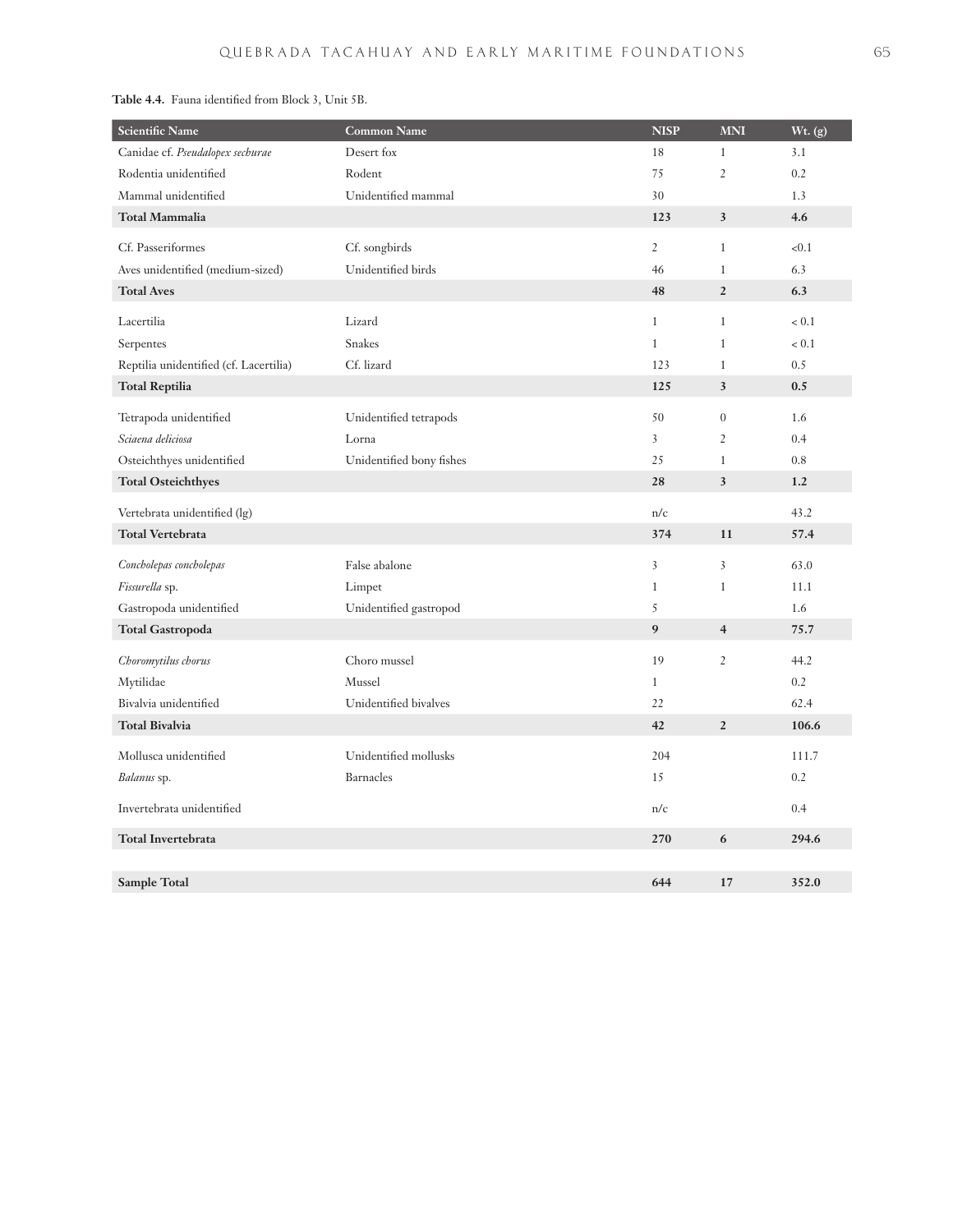| Scientific Name     | <b>Common Name</b>  |
|---------------------|---------------------|
| Rodentia            | Rodent              |
| Mammal unidentified | Unidentified mammal |

**Table 4.5.** Fauna identified from Profile 3C, Unit 5.

| <b>Scientific Name</b>      | <b>Common Name</b>             | <b>NISP</b>             | <b>MNI</b>       |
|-----------------------------|--------------------------------|-------------------------|------------------|
| Rodentia                    | Rodent                         | 15                      | 2                |
| Mammal unidentified         | Unidentified mammal            | 25                      | $\mathbf{1}$     |
| <b>Total Mammalia</b>       |                                | 40                      | 3                |
| Phalacrocorax bougainvillii | Guanay cormorant               | $\overline{3}$          | $\mathbf{1}$     |
| Aves unidentified           | Unidentified birds             | n/c                     |                  |
| <b>Total Aves</b>           |                                | $\overline{\mathbf{3}}$ | $\mathbf{1}$     |
| Clupeidae                   | Shad, herring, sardines        | 4                       | $\overline{2}$   |
| Engraulidae/Clupeidae       | Anchovy/shad, herring, sardine | $\mathbf{1}$            | $\Omega$         |
| Sciaena deliciosa           | Lorna                          | $\mathbf{1}$            | 1                |
| Cf. Sciaenidae              | Cf. drum                       | 1                       | 1                |
| Osteichthyes unidentified   | Unidentified bony fish         | 44                      | $\overline{2}$   |
| <b>Total Osteichthyes</b>   |                                | 51                      | 6                |
|                             |                                |                         |                  |
| <b>Total Vertebrata</b>     |                                | 94                      | 10               |
| Concholepas concholepas     | False abalone                  | 18                      | 17               |
| <b>Total Gastropoda</b>     |                                | 18                      | 17               |
| Balanus sp.                 | <b>Barnacles</b>               |                         | $\boldsymbol{0}$ |
| Choromytilus chorus         | Choro mussel                   | 2                       | $\overline{2}$   |
| <b>Total Bivalvia</b>       |                                |                         | $\overline{2}$   |
| Chiton sensu latu           | Chiton                         | $\overline{4}$          | $\overline{2}$   |
| Mollusca unidentified       | Unidentified mollusks          | 11<br>$\bigcirc$        |                  |
| <b>Total Invertebrates</b>  |                                | 37                      | 21               |
|                             |                                |                         |                  |
| <b>Sample Total</b>         |                                | 131                     | 31               |
|                             |                                |                         |                  |

number of nonutilized basalt flakes (n = 2). The only tool present is the coastal block scraper from Feature 1 (Figure 4.6). Chalcedony debitage is also common in Unit 5 deposits  $(n = 243)$ .

The only nonlithic artifact recovered in the 2001 season is a small, unfired clay ball approximately 2.5 cm in diameter found in Block 3, Unit 8B between Features 2 and 4, but not within either hearth. Spherical in shape, it is made of reddish sandy silt, probably the same material as Unit 8C. It is not notched or otherwise modified for use as a bola stone. And since it is unfired, it could not have been a net weight; therefore its function is not known.

## Discussion

The 2001 field season entailed excavation of 100 m<sup>2</sup> of site deposits and the collection of volumetric samples along a previously unstudied profile. These investigations significantly expanded our understanding of site use and formation processes. They also confirmed previous interpretations of site economy and behavior focused on the acquisition of local foodstuffs and raw materials. Our investigations did not unearth any new types of features, nor did we recover material from other geographic regions or elevations. The material kit for this time period is exclusively utilitarian stone tools with the exception of one bone artifact (recovered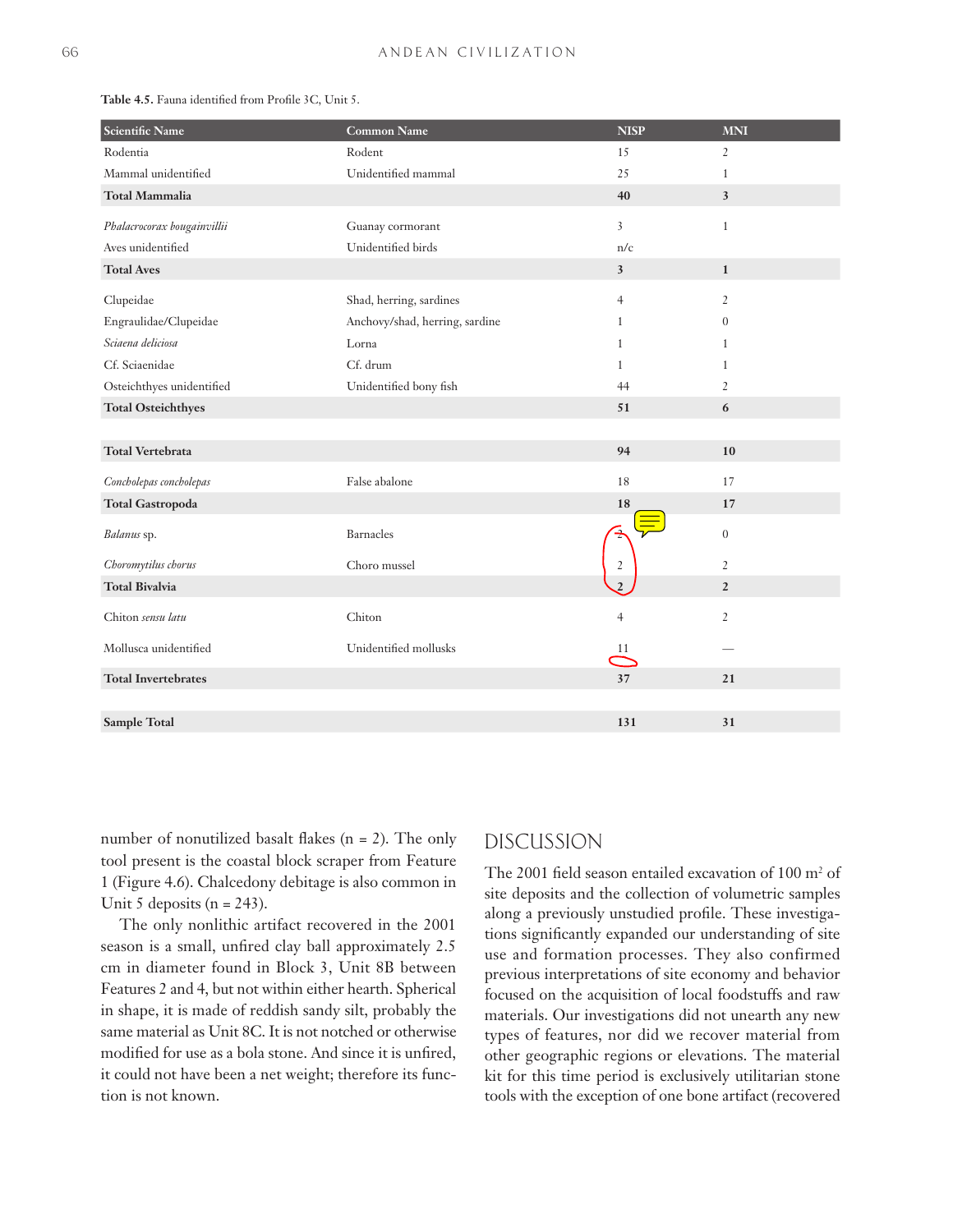

Figure 4.6. Examples of chalcedony lithic artifacts recovered during the 2001 field season.

in the 1998 field season) and the unusual clay ball from the most recent investigations.

Although these studies have defined the site economy, several aspects of behavior associated with the use of coastal resources during the Terminal Pleistocene remain unknown for this locale. The nature of both coastal residence and population movement for the people associated with Quebrada Tacahuay is not known. I argue that linear migration along the coast rather than population movement to the interior makes better economic and adaptive sense, owing to the unavailability of water in many areas of the interior, particularly in the lower part of the Osmore drainage,

and because of biological constraints on human adaptation to high-elevation settings (Aldenderfer 1998; deFrance in press). The degree of coastal specialization at Tacahuay does not suggest random or opportunistic use of coastal habitats. The economic and subsistence specialization support a model of coastal residence; however, without empirical data on coastal structures or residences, it is impossible to define the territorial pattern of land use. No post molds or evidence for structures were identified even with the large spatial area that was exposed during the 2001 season. Within the Tacahuay study region there are no exotic materials that indicate either population movement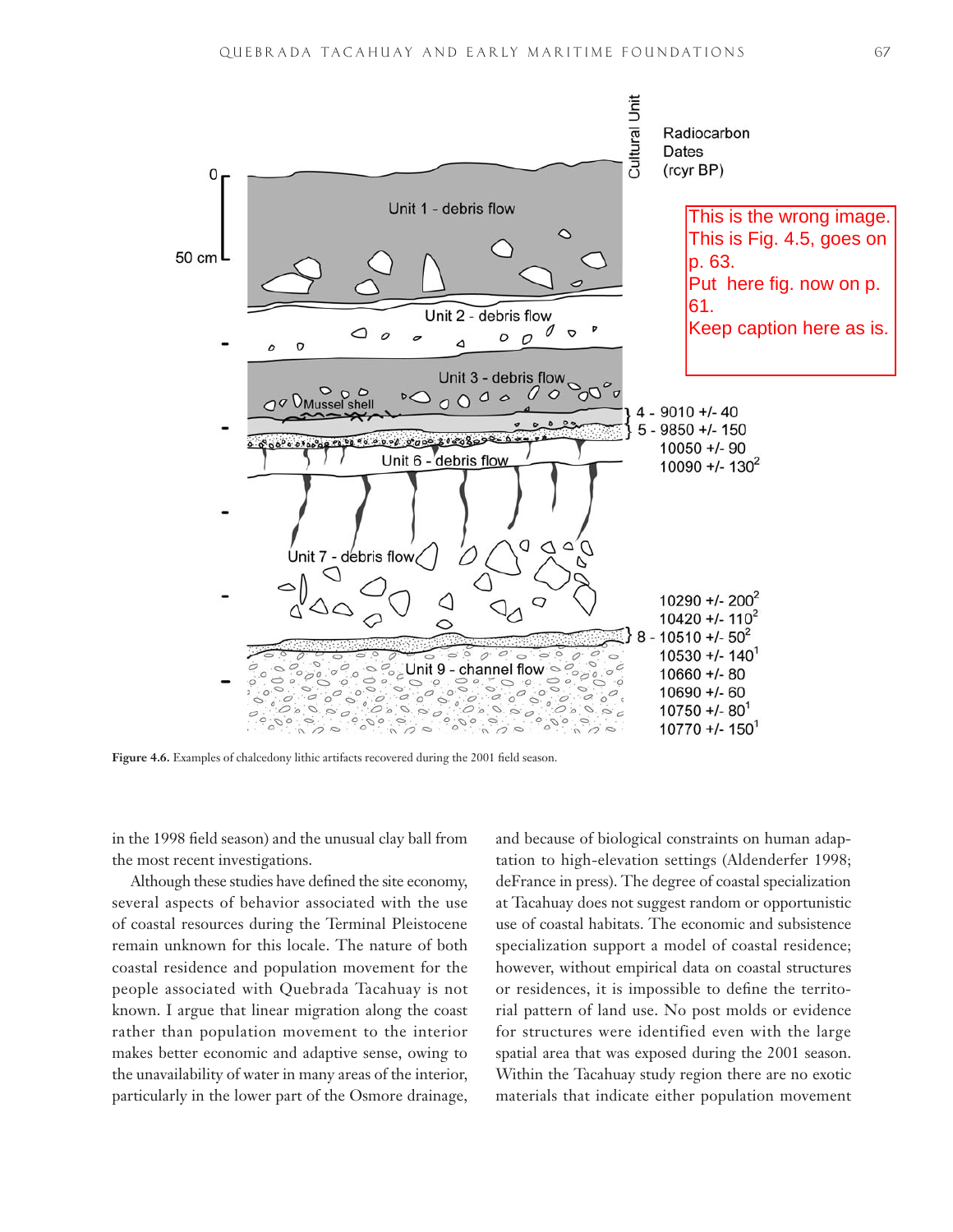to other elevations or interactions with populations in other regions that resulted in the acquisition of raw materials.

If populations did not reside at Tacahuay, more permanent residence may have been at sites such as at the Ring Site (20 km north of Tacahuay; see Figure 4.1), or perhaps elsewhere along the coast, where deep refuse accumulated (deFrance in press). The Ring Site is a strong candidate since it has deposits dated to over 10,500 rcry BP and it has a long sequence of use through the Archaic period (Sandweiss et al. 1989). If movement to the interior was undertaken for subsistence reasons, I propose that it would not have been beyond the coastal cordillera or to elevations in excess of 1000 masl. A migration pattern that did not necessitate physiological adaptation to changes in elevation would have been biologically advantageous (deFrance in press).

Ten thousand years ago, the resources of the southcentral Peruvian coast were bountiful. The coastal resources in the vicinity of Tacahuay are not subject to seasonal fluctuations in availability; therefore, there was no need to migrate to other areas in search of subsistence resources. In some areas of the south-central Andes, researchers have identified patterns of coastalinland migration that included inland settlements with coastal refuse, as well as hunter-gatherers exploiting both the coast and low-elevation lomas (fog-dependent plant oases that form along low-elevation coastal hillslopes) (Núñez 1983, 1999; Llagostera 1989; Santoro 1993; Núñez et al. 1994). If water was a limited resource in coastal settings during the Late Pleistocene, people may also have devised storage methods that left no archaeological remains. With an active ENSO regime at the end of the Pleistocene, flexibility in subsistence strategies would have been advantageous; however, we have no evidence within the lower Osmore for a seasonal pattern of migration or for logistical stations that involved the exploitation of inland food resources such as terrestrial mammals.

Among the issues that remain to be addressed with investigations of other early coastal sites are the social contexts of settlement and foraging behavior. House floors, living areas, and nonfood domestic refuse could be used to address issues related to the social and gender organization of households. Trade and contact with people in other geographic areas (inland or other coastal areas) could be used to infer population movements and the social mechanisms for these interactions (i.e., to reduce risk, identify mates, obtain raw materials). In regard to environmental conditions, it is also

evident that El Niño perturbations caused flooding during the period of initial human settlement along the Andean coast (Keefer et al. 1998, 2003); however, little is known of human reaction and adaptation to the changing environment at the end of the Ice Age.

The bioarchaeology of the earliest inhabitants is also an unstudied topic. Human remains from early sites have the potential to provide genetic and morphological data on the founding Andean populations, the chemical signatures of diet as well as information on ideological beliefs regarding the dead. Mortuary data would be particularly relevant to questions of both human origins and ideology. The social life, mortuary beliefs, and worldview of later complex coastal dwellers that possessed organized political structure have their origins with the first inhabitants of the Andean coast. Understanding the Late Pleistocene populations with archaeological data provides a foundation for interpreting coastal cultures through time. Goals of future research on early Andean littoral sites should address territoriality, residence patterns, and geographic variability in Late Pleistocene adaptations.

## Conclusions

Archaeologists conducted three seasons of research at Quebrada Tacahuay. Small-scale investigations were completed in both 1997 and 1998. The 2001 field season was the most comprehensive, entailing the excavation of four 5 × 5-m blocks and the collection of volumetric samples from one profile. The goal of these large spatial excavations was to identify features and artifact types not previously identified that would expand our understanding of coastal behavior beyond subsistence and animal processing. These block excavations were successful in exposing three discrete pockets of cultural deposits in Units 2, 4, and 5 that are not uniform across the site. The Unit 5 deposits held the greatest variety of cultural refuse, including a small hearth, subsistence remains, and lithic tools, while the other two, more recent deposits yielded exclusively marine shell and charcoal. The Unit 5 subsistence remains are more varied than the older Unit 8 deposits; however, the economic focus continues to be maritime resources, with greater use of both finfish and shellfish. Volumetric samples of Unit 5 deposits from one profile produced well-preserved subsistence remains and some lithic tools, as well as abundant wood charcoal.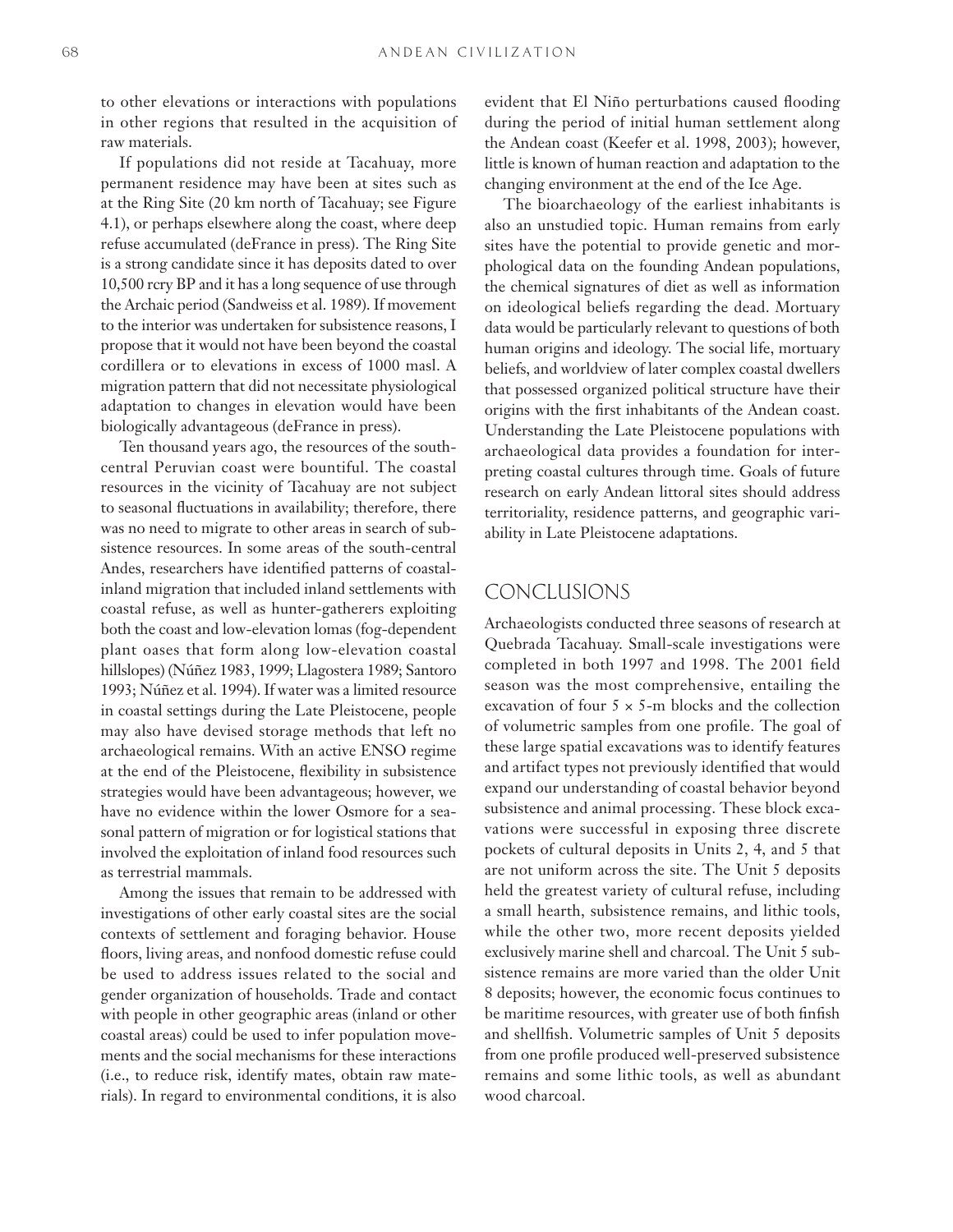Of the four blocks, the Unit 8 deposits in Block 3 were the best preserved. Researchers excavated abundant marine bird refuse, lithic tools, and five hearths. The stratigraphic superposition of some features and the burial of others by aeolian sands indicate that the site was reused over some period of time rather than in a single-use episode. The temporal depth of site use for the earliest occupation is not known; however, the calibrated range of radiocarbon dates suggests the site was used intermittently over several centuries. The subsistence remains and stone artifacts support previous interpretations that the site was an extractive locale where marine birds and some other marine resources were processed, prepared, and consumed. The deposits contain no terrestrial fauna that is considered edible and no cultural material from other geographic locations. Although no new examples of features were uncovered, the excavations were successful in providing new data on site formation processes, particularly for sediments that immediately predate human use of the area. Within the Unit 8 deposits there are water-lain deposits, volcanic tephra, and sterile sands that accumulated prior to human occupation.

Future research should be directed at identifying the nature of coastal settlement, residence, and migration in southern Peru. At a broader level, research is also needed on the range of geographic variation in subsistence adaptations at the end of the Pleistocene and during the early Holocene. Research at Quebrada Tacahuay demonstrates that understanding dynamic landscapes and their role in both the burial and the preservation of cultural deposits helps elucidate some of the earliest maritime foundations.

#### *Acknowledgments*

Research was supported by FERCO, a Canaries Island Foundation created to honor Thor Heyerdahl's life and research, and by National Geographic Society grant no. 6963-01. I thank the following individuals who assisted with the 2001 field season: Adán Umire Alvarez, Ana Miranda, Erin Kennedy, Anna Wright, and our field crew. David Steadman identified some of the avian skeletal elements. Susan Duser assisted with the production of Figure 4.5. David Keefer read and commented on a draft version of the chapter. I owe special thanks to Michael Moseley for persuading me to join the field research at Tacahuay in 1997 and for his support throughout this project.

### **NOTES**

1. Exclusive of the tens of meters of geological strata present in the main quebrada channel, more than 10 m of deeply stratified deposits (Units 1–22) were exposed at Tacahuay in road cut and water main profiles parallel to the channel; however, only the upper series contains evidence of human occupation (see Keefer et al. 2003).

2. In 1997 we studied volumetric samples (0.3–2 liters) from 22 linear areas (0.50–2 m long) along four profiles (Keefer et al. 1998). In 1998, volumetric samples (0.5–5 liters) were taken from forty-six linear areas along six profiles, and we completed the excavation of eight  $1 \times 1$ -m squares and one  $2 \times 1.5$ -m context (deFrance et al. 2001).

3. The decision not to use heavy machinery was not based on inexperience with this method. I had previously worked extensively with backhoe excavation in the removal of both urban overburden on eighteenth- and nineteenthcentury sites in New Orleans and prehistoric sites in central Louisiana that were covered with alluvium; therefore, I was experienced with the technique. In addition to the desire to see the contacts between strata, hand excavation by a crew of laborers using picks and shovels was far more economical owing to the distance of the site from the nearest city, Ilo.

4. In an effort to discern if Unit 8 cultural material that derived from more deeply buried deposits was older, I submitted bird bone elements identified to taxon from four of the features for radiocarbon dating. Unfortunately, there was no collagen remaining in the skeletal elements, and they could not be radiocarbon dated.

5. The GISP2 (Greenland) ice core contains sulfate concentrations indicating considerable volcanism from approximately 12 to 12.5 k (calibrated age range; Zielinski et al. 1996) that corresponds to the calibrated time range of Quebrada Tacahuay. However, the tephra present at Tacahuay is not correlated with a specific event.

6. We obtained one anomalous C14 date on a presumably contaminated uncarbonized root fragment from Block 1, Unit 8C (the thin reddish gray water-lain silt deposits below the Unit 8 cultural material). Following the excavation of Unit 8 and the exposure of the thin silt lens, some small uncarbonized root fragments embedded in the silt were collected for AMS dating. The sample produced a date of  $3170 \pm 40$  rcyr BP. Uncarbonized roots from Units 2 and 3 produced dates that were consistent with the stratigraphic sequence (Keefer et al. 1998); therefore, this anomalous sample was probably contaminated.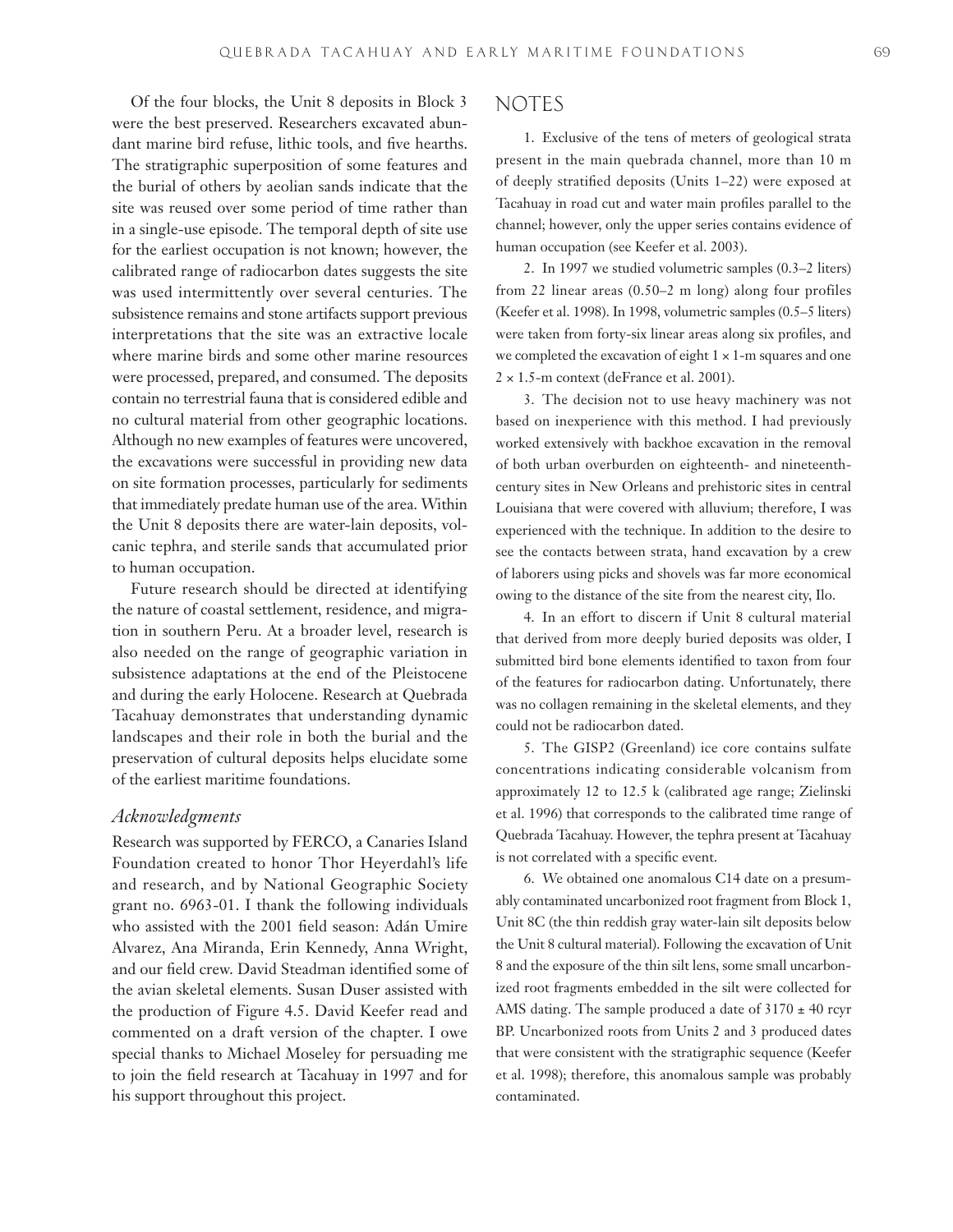# References

Aldenderfer, Mark S.

- 1998 *Montane Foragers: Asana and the South-Central Andean Archaic*. University of Iowa Press, Iowa City.
- Bard, Edouard, Bruno Hamelin, Maurice Arnold, Lucien Montaggioni, Guy Cabioch, Gérard Faure, and Francis Rougerie
- 1996 Deglacial Sea-Level Record from Tahiti Corals and the Timing of Global Meltwater Discharge. *Nature* 382:241.

Clement, Christopher O., and Michael E. Moseley

1991 The Spring-Fed Irrigation System of Carrizal, Peru: A Case Study of the Hypothesis of Agrarian Collapse. *Journal of Field Archaeology* 18(4):425–444.

Craig, Alan K.

1992 Archaeological Occurrences of Andean Land Snails. *Andean Past* 3:127–136.

deFrance, Susan D.

- 2002 Late Paleoindian use of Coastal Resources at Quebrada. Tacahuay: 2001 Field Season. Paper presented at the 21st Annual Meeting of the Northeastern Conference on Andean Archaeology and Ethnohistory, Pittsburgh, Pennsylvania.
- 2005 Late Pleistocene Marine Birds from Southern Peru: Distinguishing Human Capture from El Niño-Induced Windfall. *Journal of Archaeological Science* 32:1131–1146.
- In press Human Use of the Andean Littoral during the Late Pleistocene: Implications for Social and Economic Behavior. In *Flowing Through Time: Exploring Archaeology Through Humans and Their Aquatic Environment*, edited by Larry Steinbrenner. Proceedings of the 36th Annual Chac-Mool Conference, Calgary, Canada.

deFrance, Susan D., and David K. Keefer

- 2005 Burial and Site Integrity at Quebrada Tacahuay: A Late Pleistocene Forager Landscape from Coastal Southern Peru. *Journal of Field Archaeology* 30(4):385–399.
- deFrance, Susan D., David K. Keefer, James B. Richardson III, and Adán Umire A.
- 2001 Late Paleo-Indian Coastal Foragers: Specialized Extractive Behavior at Quebrada Tacahuay, Peru. *Latin American Antiquity* 12:413–426.
- deFrance, Susan D., Michael E. Moseley, and David K. Keefer
- 1998 An Early Maritime Adaptation on the Southern Coast of Peru: Preliminary Results from Quebrada

Tacahuay. Paper presented at the 63rd Annual Meeting of the Society for American Archaeology, Seattle, WA.

- deFrance, Susan D., and Adán Umire A.
- 2004 Quebrada Tacahuay: una ocupación marítima del Pleistoceno Tardío en el sur del Perú. *Chungará: Revista de Antropología Chilena* 36(2):257–278.
- deFrance, Susan D., Adán Umire A., James B. Richardson, David K. Keefer, and Dennis R. Satterlee
- 1999 Quebrada Tacahuay, an Early Andean Maritime Occupation: Results from the 1998 Season. Paper presented at the 64th Annual Meeting of the Society for American Archaeology, Chicago, IL.
- Keefer, David K., Susan D. deFrance, Michael E. Moseley, James B. Richardson III, Dennis R. Satterlee, and A. Day-Lewis
- 1998 Early Maritime Economy and El Niño Events at Quebrada Tacahuay. *Science* 281:1833–1835.
- Keefer, David K., Michael E. Moseley, and Susan D. deFrance
- 2003 A 38000-Year Record of Floods and Debris Flows in the Ilo region of Southern Peru and Its Relation to El Niño Events and Great Earthquakes. *Paleogeography, Palaeoclimatology, Palaeoecology* 194:41–77.

Llagostera, Agustín

- 1989 Caza y pesca marítima. In *Culturas de Chile, prehistoria desde sus orígenes hasta los albores de la Conquista*, edited by Jorge Hidalgo, Virgilio Schiappacasse, Hans Niemeyer, Carlos Aldunate del S., and Iván Solimano R., pp. 57–79. Editorial Andrés Bello, Stiago, Chile.
- $1992$   $\sqrt{\text{c}}$ arly Occupations and the Emergence of Fishermen on the Pacific Coast of South America. *Andean Past* 3:87–109.

McInnis, Heather E.

1999 Subsistence and Maritime Adaptations at Quebrada Jaguay, Camana, Peru: A Faunal Analysis. Master's thesis, Institute for Quaternary Studies, University of Maine, Orono.

Núñez, Lautaro

- 1983 PaleoIndian and Archaic Cultural Periods in the Arid and Semiarid Regions of Northern Chile. In *Advances in World Archaeology*, vol. 2, edited by Fred Wendorf and Angela Close, pp. 161–203. Academic Press, New York.
- 1999 Archaic Adaptation on the South-Central Andean Coast. In *Pacific Latin America in Prehistory: The Evolution of Archaic and Formative Cultures*, edited by T. Michael Blake, pp. 199–212. Washington State University Press, Pullman.